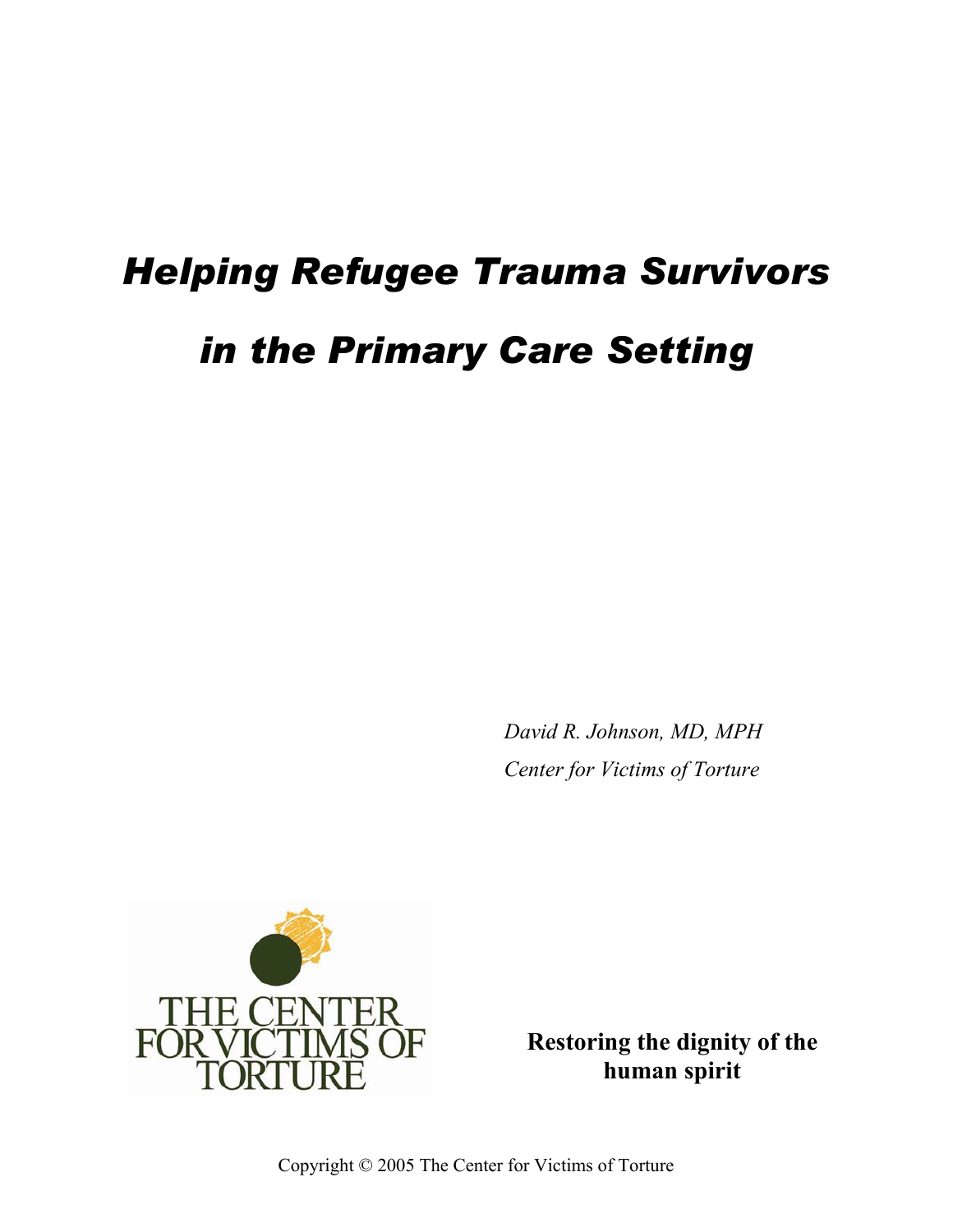## *"Although the world is full of suffering, it is full also of the overcoming of it."*  Helen Keller

You are welcome to photocopy these pages for educational use as long as you retain all identifying information regarding the Center for Victims of Torture. Please contact CVT's communications department at the telephone number below with any questions about use of the material.

Your comments and feedback regarding the contents of this publication are welcome. What have you found helpful? What other information would assist you? Do you have success stories that you could share with us?



The Center for Victims of Torture 717 East River Road Minneapolis, MN 55455 612-436-4800 www.cvt.org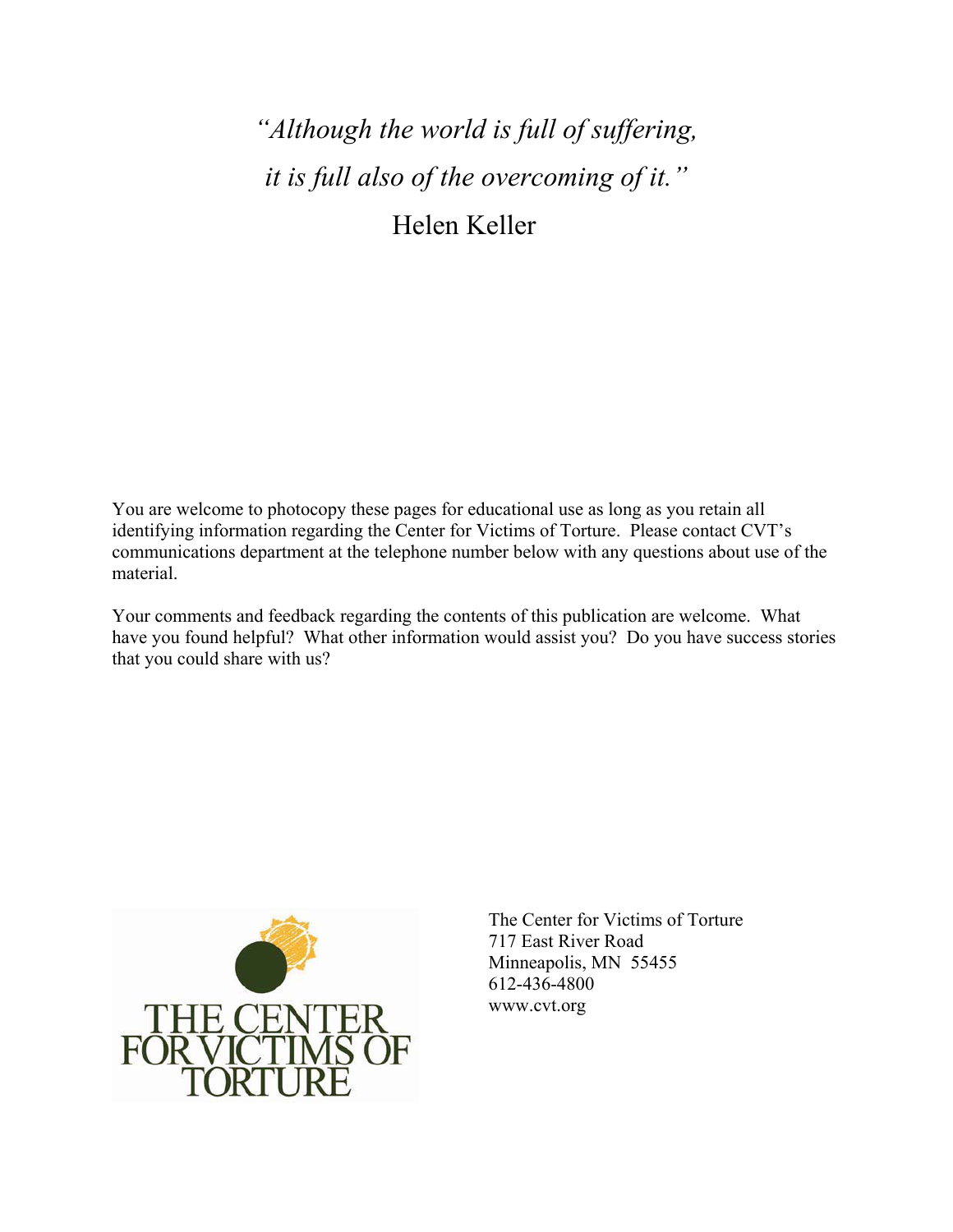### **Table of Contents**

| I. Refugees / asylees: potential trauma and torture survivors |    |
|---------------------------------------------------------------|----|
| II. Health education topics for trauma survivors              | 5  |
| III. Self-coping strategies for trauma survivors              | 10 |
| IV. Case study                                                | 14 |
| V. Barriers in treating trauma survivors                      | 17 |
| VI. Summary                                                   | 21 |
| VII. References                                               | 22 |
| VIII. Appendices                                              | 23 |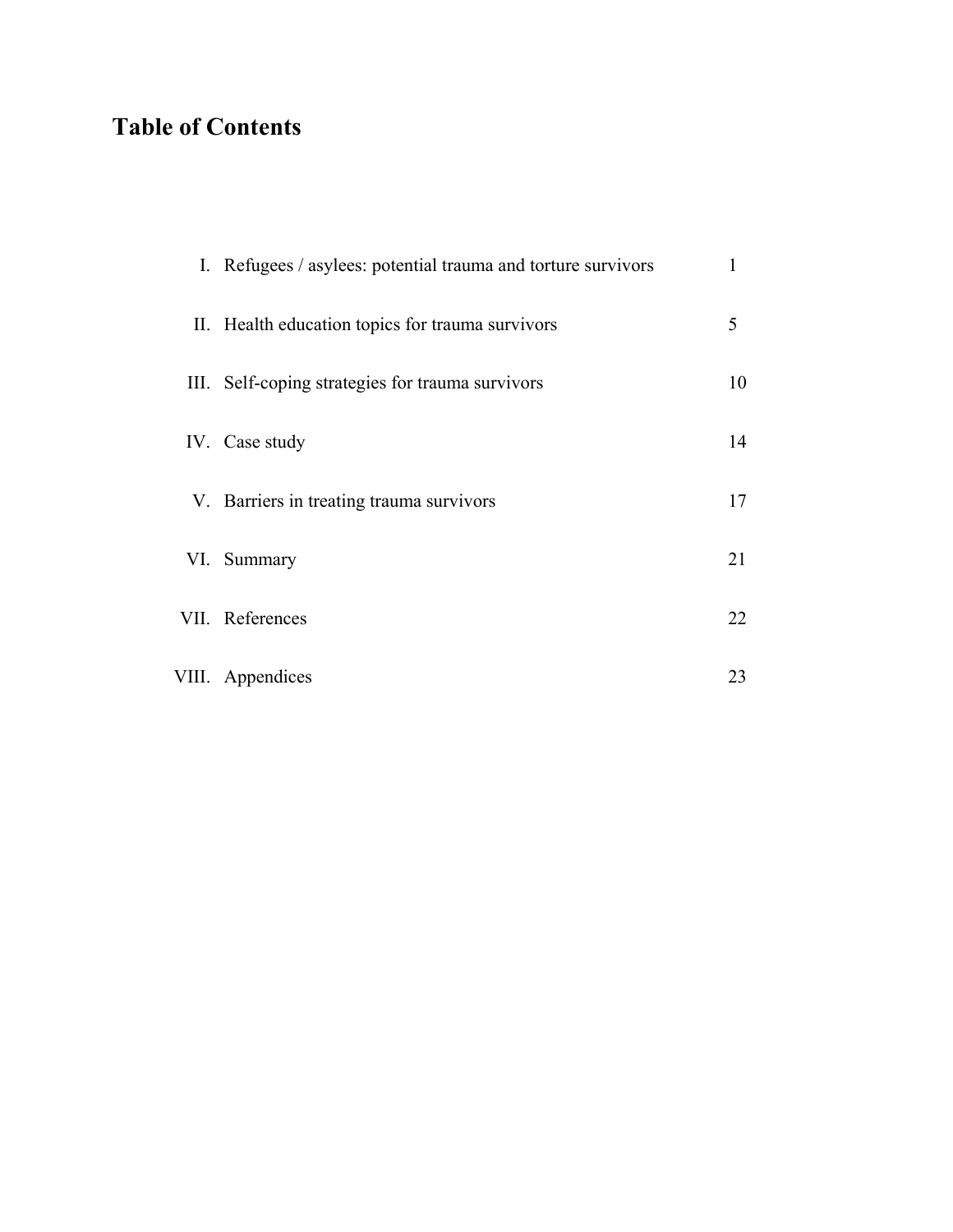### I. Refugees / asylees: Potential trauma and torture survivors

#### How this clinical resource can help

This clinical resource is meant for primary health care providers working with refugees or other survivors of war trauma and torture. People who have lived through war, the refugee process, and torture often suffer needlessly. Their suffering is frequently attributable to lack of knowledge about the normal effects of trauma, incomplete awareness of potentially beneficial selfhealing strategies, and various barriers to accessing appropriate care. Most traumatized refugees do not access western mental health services. Therefore, primary care physicians and other providers often must identify and educate survivors, as well as nudge them in the direction of seeking mental health services when appropriate. Using the information in this manual as a resource, primary care providers can ease refugees' suffering and help them to begin the process of healing.

#### Refugee experience

The United Nations' definition of a refugee is "a person who flees because of a fear of

persecution based on race, religion, nationality, social group, political opinion, armed conflict, and lack a durable solution" (UN, 1951/2003). Most of the world's refugees are forced from their homes because of war or the threat of violence. Refugees usually flee to save their lives and the lives of their loved ones. The United Nations estimated that in 2002 there were 12 million refugees worldwide, with an additional 5.3 million who were displaced within their home country, and an additional 940,800 asylum seekers. An asylum seeker is someone who is also fleeing because of war or persecution, but seeks refuge in another country without having legal authorization prior to arrival. Minnesota, in the last 30 years, has received refugees primarily from Southeast Asia, Eastern Europe, and now Africa. Minnesota is currently believed to have the largest communities of Hmong, Somali, and Liberians in the United States. There are also communities of many other cultural groups in this state.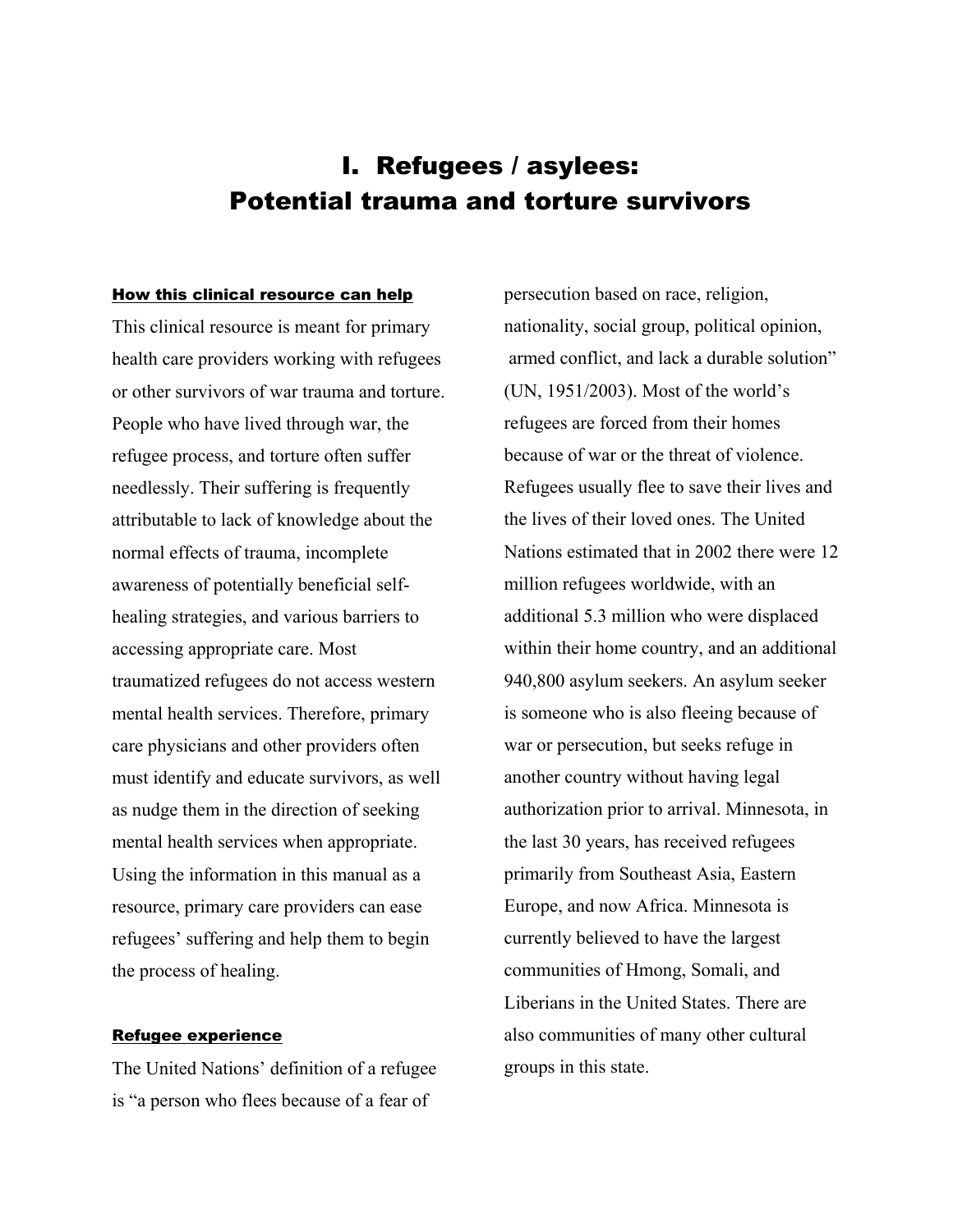#### Refugees versus asylees

Because asylees do not have legal status in the U.S., they typically face a number of additional challenges. These challenges include the arduous process of applying for political asylum in the U.S., and inability to work until such status is granted. As a result, asylees often have to rely on the good will of fellow compatriots for food and shelter. Often asylees flee without their families and subsequently lack the usual social support while at the same time worrying about the difficult experiences of persecution and poverty often facing their family members back home.

#### Experience of torture

Between five and thirty-five percent of the world's refugees and asylees are estimated to have been tortured (Eisenman, Keller, Kim, 2000). The percentage of torture survivors in particular cultural groups is even higher. If a health care provider is caring for refugees, the odds are great that that provider has worked with torture survivors but may not be aware of it. Torture is a global public health problem, and the use of torture "has reached epidemic proportions worldwide" (Laurence, 1992, p.301).

The World Medical Association defines torture as "the deliberate, systematic, or wanton infliction of physical or mental suffering by one or more persons acting alone or on the orders of any authority, to force another person to yield information, to make a confession, or for any other reason" (Gerrity, Keane, Tuma, 2001, p.6). While the media often portrays torture being used to extract information or the "truth" from individuals, the purpose of torture is to gain power or control, or to silence any opposition. Individuals are tortured as an example to communities of what will happen to anyone who opposes the regime in power.

Common methods of torture include:

- Beatings with hands, rifle butts, or clubs
- Application of electrical shocks to sensitive parts of the body
- Hanging by the arms, legs, or shoulders
- Being sexually humiliated and raped (men and women)
- Burned with cigarettes, hot water, or acid
- Being exposed to extreme environmental temperatures
- Forced standing for extended periods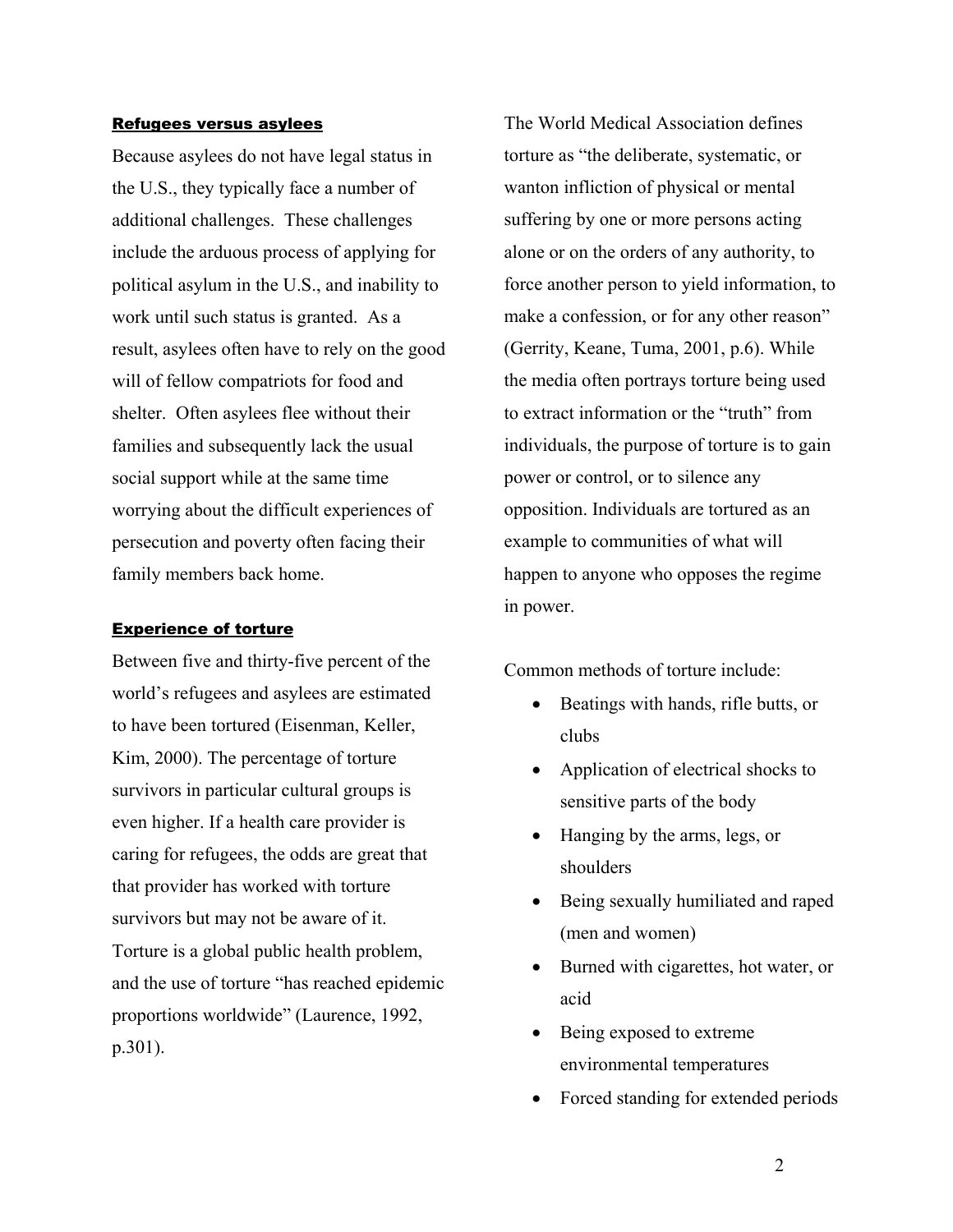of time

- Being forced to stare at the sun
- Having the head submerged in water
- Having an empty gun fired at the head
- Being threatened with violence to loved ones
- Being forced to watch or participate in the torture or death of others, including loved ones
- Forced nakedness
- Not being allowed the use of a toilet
- Forced into solitary confinement or over-crowded cells
- Exposure to continuous noise
- Being deprived of sleep
- Being forced to remain with dead bodies
- Undergoing interrogation at random and unpredictable times

(Holtan, Antolak, Johnson, Ide, Jaranson, Ta, 2002, 36).

### Identification of trauma or torture survivors

Most refugees do not conceptualize their trauma symptoms in terms of Western mental health concepts. Many are reluctant to access mental health services even when referred. Primary care providers are often the only health care professionals to detect

and treat the problems resulting from trauma. The roles of physicians and nurses are well known and accepted worldwide. Thus, it is critical that primary care providers identify trauma survivors needing help, provide treatment in the primary care setting if appropriate, and use their ongoing relationship to facilitate successful mental health referrals. Early intervention in treating trauma symptoms is important in preventing future disability and prolonged suffering. Patients having the potential for being trauma survivors need to be assessed for symptoms of posttraumatic stress disorder, major depressive disorder and substance abuse.

Common features seen among survivors of torture and war trauma alerting clinicians to the possibility of a traumatic history include the following:

- Status as a refugee, immigrant, or an asylum seeker
- History of civil war in country of origin
- Reluctance to divulge experiences in country of origin
- Patient or family member politically active in country of origin
- Family member who has been tortured or killed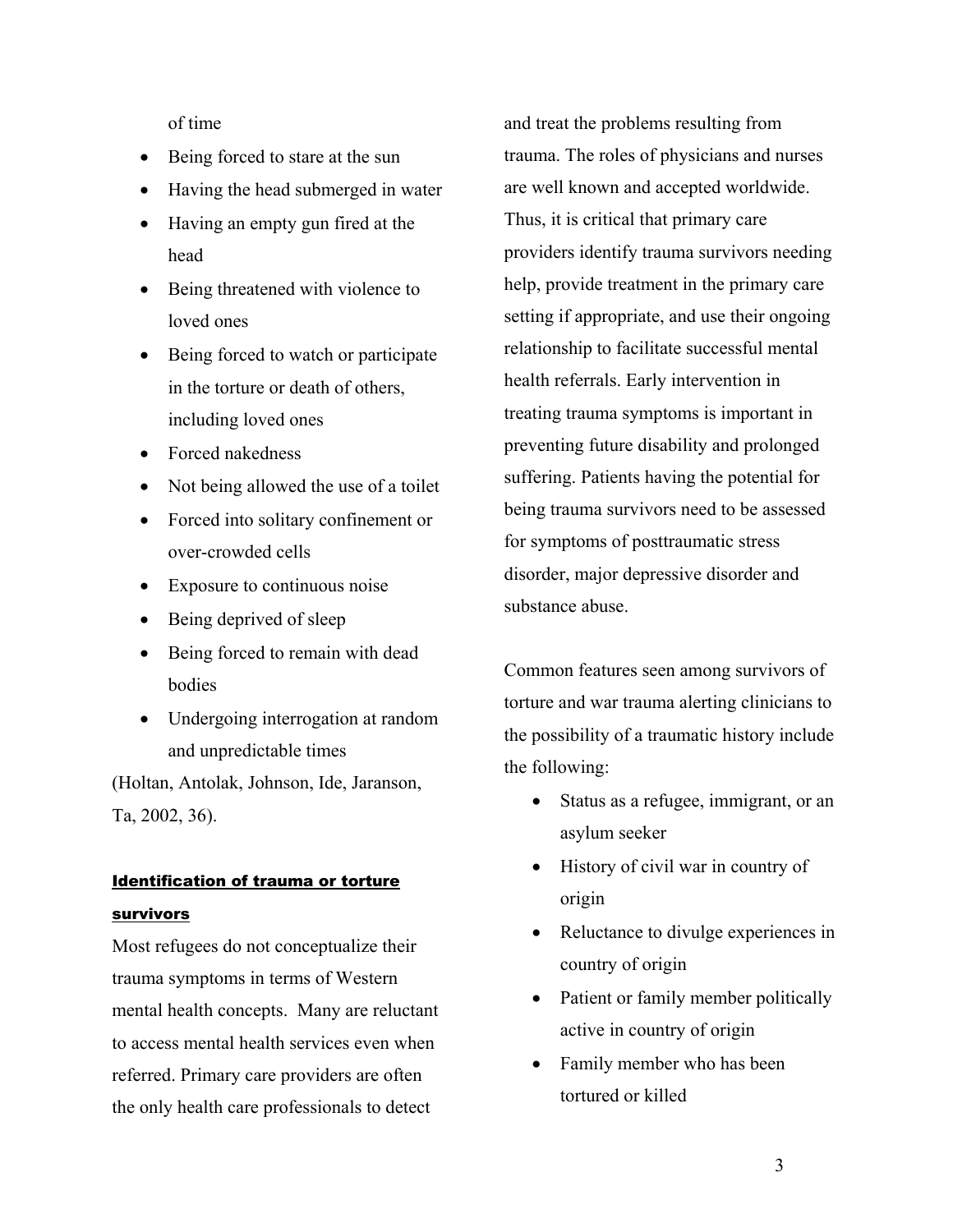- History of being imprisoned
- Any physical scarring that may be present
- Somatic symptoms with no known physical cause.
- Psychiatric symptoms of trauma depression, nightmares, emotional numbing, irritability, easily startled, difficulty concentrating, avoidance, and trouble sleeping
- Avoidance or anxiety to being touched or examined.



*Hand scars (CVT)*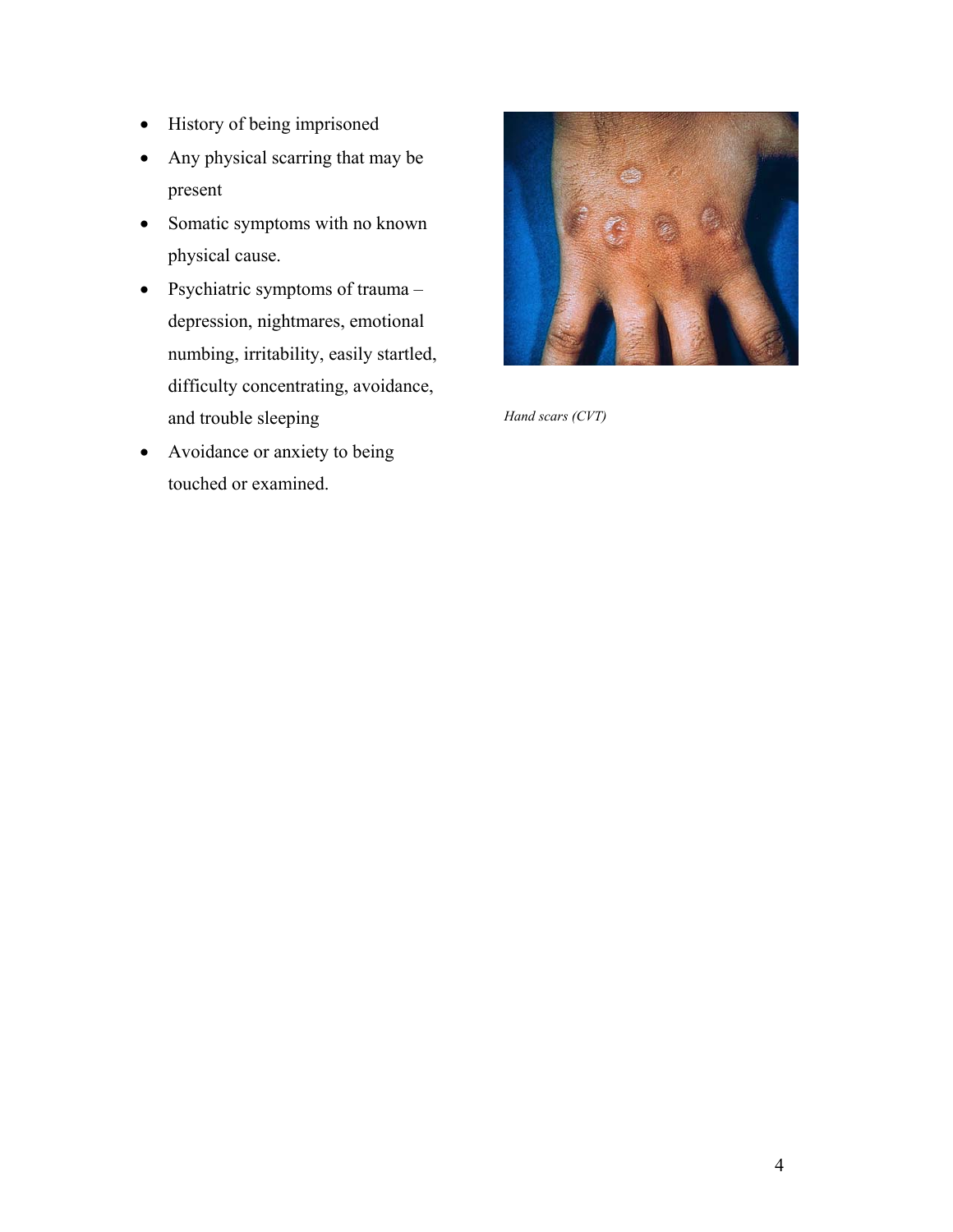### II. Health education topics for trauma survivors

Refugees frequently do not receive education about the effects of trauma or the treatment available despite being very symptomatic. Facilitating the healing of traumatized refugees involves helping them to rediscover their inner resilience and develop a feeling of optimism for the future. However, when refugees are severely affected they may need a catalyst to begin this process. A primary care provider can be this catalyst. Important initial goals for trauma survivors involve gaining an awareness of the effects of trauma, and utilizing helpful self-healing strategies. Trauma education for refugees should include information that:

- Normalizes trauma experiences and symptoms
- Reviews symptom course and prognosis
- Minimizes the stigma of mental health care
- Emphasizes medication compliance
- Reviews the effects of additional stress in exacerbating symptoms
- Relates trauma, stress and somatic symptoms
- Facilitates appropriate grieving
- Provides awareness of successful trauma treatment methods

#### Normalizing trauma symptoms

A wide range of symptoms has been associated with experiencing trauma. However, trauma symptoms are not always readily apparent to survivors. Changes in feelings and behavior often occur subtly over time. However, family members may observe these changes more clearly. The symptoms of trauma affect the survivor's relationships with family members and others. Moreover, survivors' existential views of the world, of human cruelty, and of their faith are often severely impacted by their experiences. They may never again feel the same level of trust or connection with human beings or the divine that they had prior to their trauma

Examples of trauma symptoms include:

- Recurrent intrusive daytime thoughts or images of the trauma
- Recurrent traumatic nightmares
- Severe emotional distress or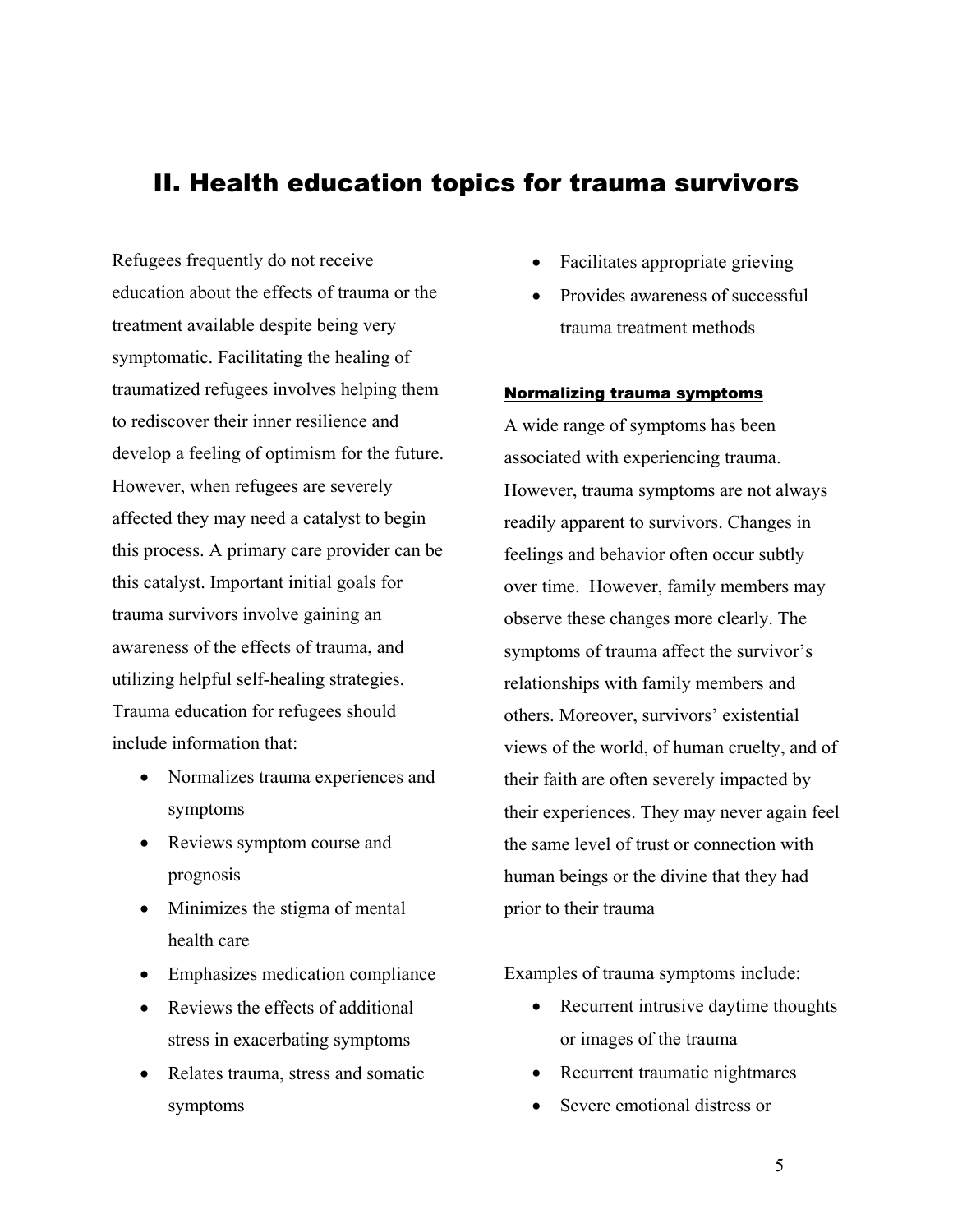physiological reactions at reminders of the trauma

- Feeling watchful or on guard without reason
- Exaggerated startle response
- Marked irritability
- Concentration or short-term memory problems
- Feeling distant or cut off from others
- Numbing of emotions
- Lack of interest or pleasure
- Depressed mood
- Appetite disturbance
- Energy or motivational disturbances
- Hopelessness
- Suicidal thoughts
- Avoidance of thoughts or situations that serve as reminders of the trauma.

*See Appendix B for a patient educational sheet listing common effects of trauma that can be utilized with survivors.* 

Trauma survivors need help in understanding the link between the trauma, their emotions, and how these affect the body. Survivors are usually relieved to hear that they are not abnormal, weak or crazy and that their symptoms are a normal human reaction to extreme stress.

#### Symptom course and prognosis

A variety of factors influence the symptom course, prognosis, and severity of symptoms of people who have experienced severe trauma. Among these are the intensity and duration of the trauma experience. In general, those refugees that have endured longer periods of trauma, and more severe trauma are more likely to be symptomatic. Those with a history of childhood trauma also tend to have more difficulties. Refugees without prior childhood trauma who had been functioning well prior to the trauma experience generally recover over time.

Symptoms of trauma fluctuate in severity over time. A survivor may be feeling very well for long periods of time when symptoms reappear after being triggered by a stressful event or situation. When presenting information on symptom course and prognosis, a useful analogy involves describing the treatment of trauma similarly to other chronic diseases such as diabetes or hypertension, which need continuing care and monitoring.

### Reducing the stigma of mental health care

In most of the world, views of mental health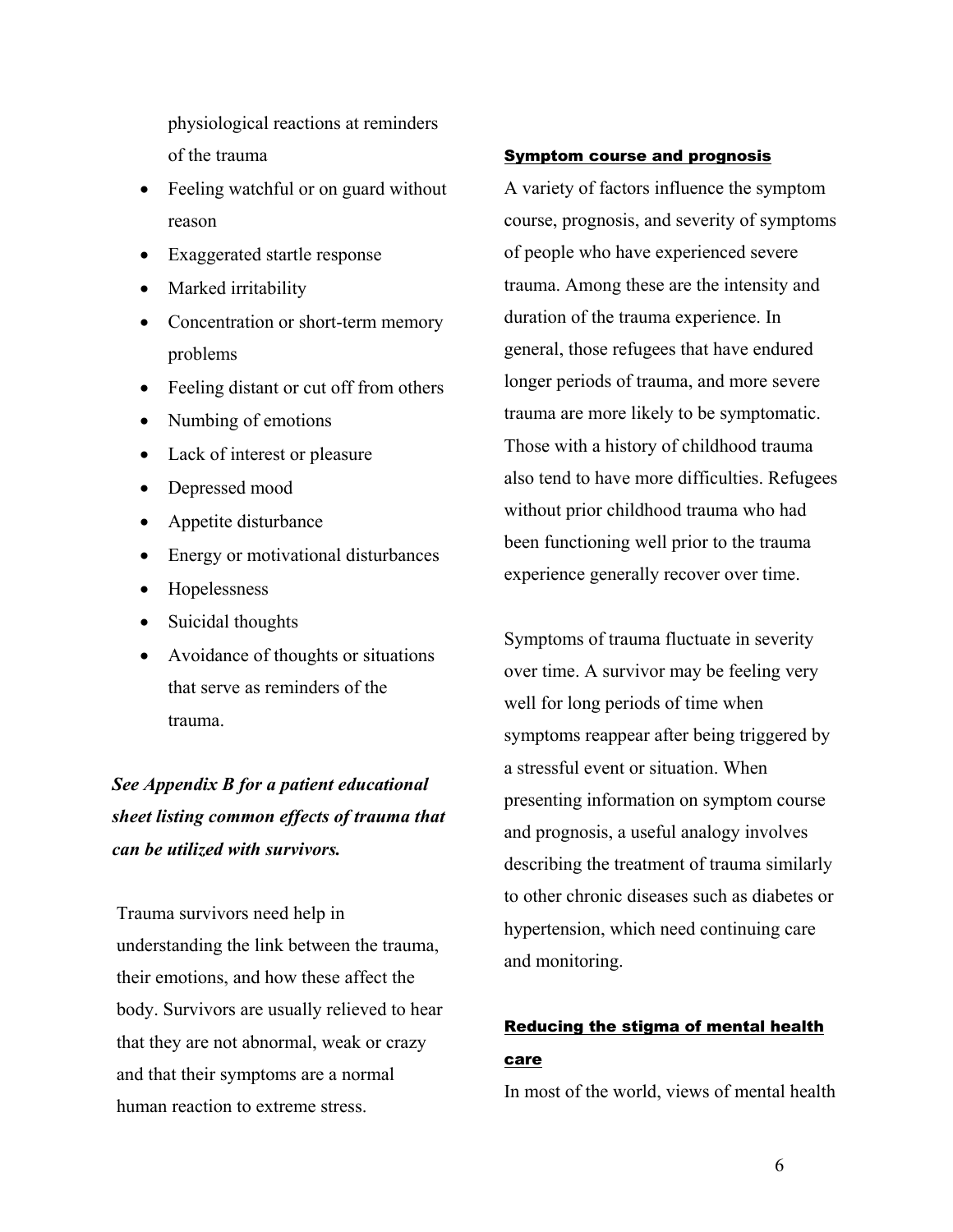and illness are conceptualized differently than in the West. Mental health problems may be attributed to a wide variety of causes, including offending ancestor spirits, soul loss, witchcraft, voodoo, social circumstances, or even from "thinking too much." Usually however, these are not thought of as mental illness. To most refugees, "mental illness" refers to persistent and usually psychotic states that they refer to as "crazy." There is great social stigma in most cultures in being "crazy." In some refugee cultures having a family member with severe mental illness brings shame on the entire family.

Psychotherapy and psychiatric treatment are also generally unknown in most of the world's cultures. Many countries will typically have only one psychiatric institution for those with severe mental illness.

Education is required to modify survivors' views of mental illness. Presenting emotional and psychological problems as a continuum of severity from low-level mental health problems to severe problems is often helpful for survivors. Conveying that each of us may move back and forth on this continuum depending upon current stressors

such as divorce, death of a child or even severe trauma facilitates understanding. Trauma survivors may gain hope as they realize that seeking professional assistance can diminish suffering and hasten recovery.

#### Increasing medication compliance

Many refugees have either never taken Western medications, or, as with antibiotics, have taken them for only short periods of time. Refugees and trauma survivors may lack an understanding of why medications may need to be taken for extended periods of time. Patient education on the long-term use of medications is needed.

Understanding the patient's explanatory system of illness can help in comprehending a refugee's reasons for not taking medications as directed. Developing a mutual understanding of rationales for using medications is essential to ongoing compliance. It can be helpful to begin follow-up appointments by establishing which medications the patient is still taking and why they have chosen to discontinue other ones.

Many refugees discontinue taking medications when they feel better or if they have not noticed any effects within several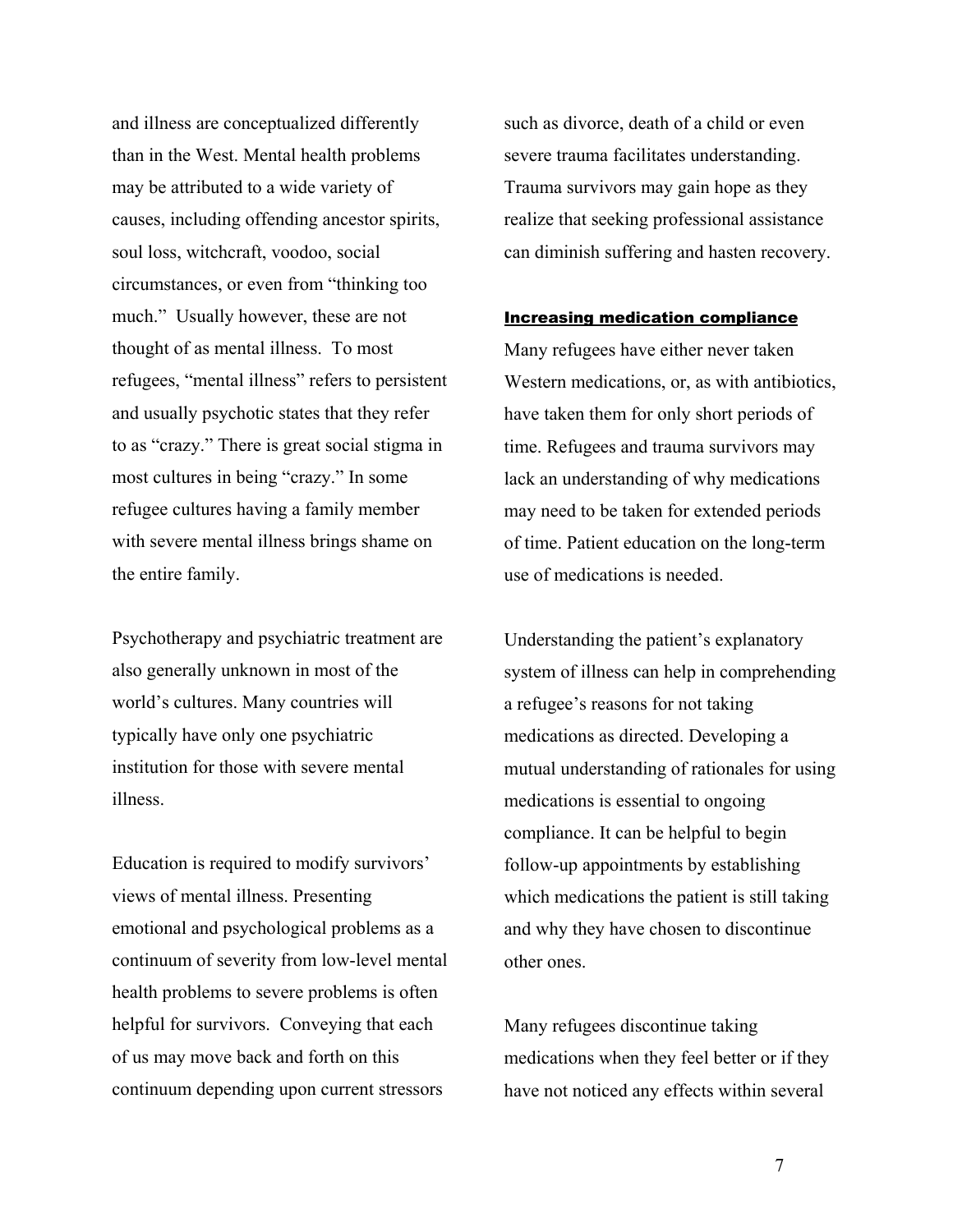days. With the use of antidepressants for example, patients need to understand that it takes several weeks to notice treatment effects. However, any side effects that might occur usually happen in the first two weeks and then resolve. Patients need to understand that if side effects occur, dosages can be adjusted or medications changed.

#### Effects of additional stressors

Refugees need an understanding of the role of current psychosocial stressors in increasing symptoms. Most refugees have the expectation that once they are in the United States their problems will be eliminated. This is because of the perception that the U.S. as a safe place with many opportunities. Many trauma survivors are therefore dismayed to find that their psychological and physical symptoms often are worse during their first few years in the US because of the additional stressors of rebuilding their lives in a new place. Examples of stressors of acculturation for refugees include:

- Learning a new culture and possibly a new language
- Lack of social and family networks
- Financial and work difficulties
- Concerns about their legal immigration status
- Worries about family back home
- Loss of previous social status
- Changes in family members' roles (e.g., children adopting American value of independence; wife now working outside of the home)

#### Trauma, stress and somatic symptoms

Traumatized refugees frequently complain of unexplained pain and physical symptoms for which an organic cause cannot be found. A full examination is needed to rule out physical illnesses, but many times such somatic symptoms have an emotional origin in trauma. Presenting with somatic symptoms can also be a more culturally appropriate way of seeking help. Yet most refugees have survived tremendously difficult situations. Their unexplained pain and physical symptoms may be directly related to prior experiences of starvation, malnutrition, tropical infectious diseases, head injury, physical assault, or other untreated chronic illnesses.

Refugees benefit from awareness of connections between psychosocial stressors, pain and physical symptoms. With education and guidance survivors can learn to correlate these somatic symptoms with emotional trauma and stress. Knowing that with time,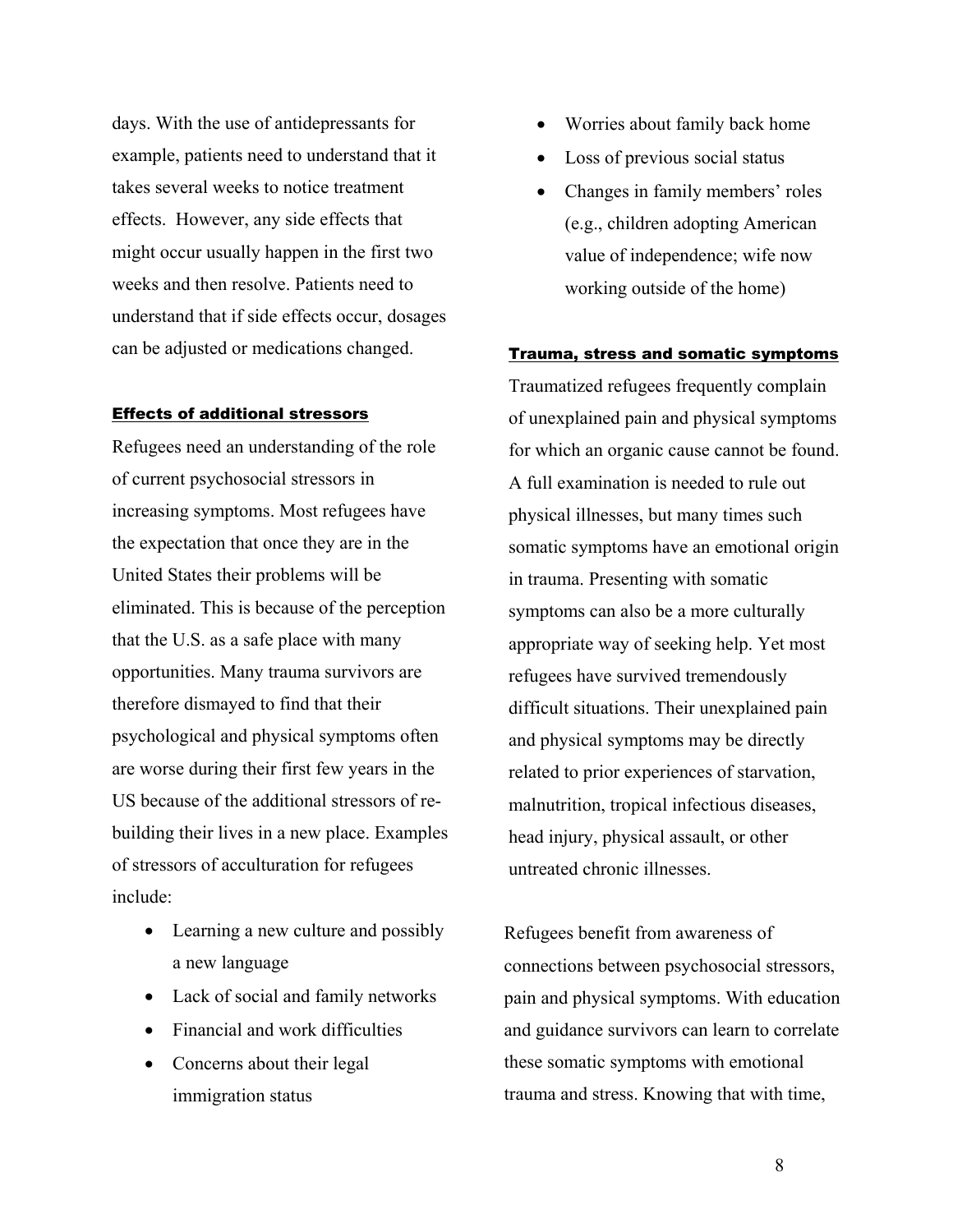as they begin to feel better emotionally their physical pain may also lessen. Refugees with chronic pain may benefit from physical therapy, massage or other physically based treatment modalities.

#### Facilitating appropriate grieving

Many traumatized refugees have had loved ones killed, or are separated from family members. During the flight to safety there may not have been time for refugees to bury their dead in culturally appropriate ways or mourn for them. Survivors can benefit from education on the grieving process and by being given encouragement to mourn all the losses they have endured. Health care providers need to learn the culturally appropriate means of dealing with grief and loss in the refugee's culture. This can be discovered through questioning patients and family members. Such information can be useful in determining when grieving has become inappropriate and the individual needs assistance.

#### Successful trauma treatment methods

Trauma survivors can benefit from learning about the variety of treatment methods that can help their recovery. Primary care health providers can assist survivors in determining which treatments may be beneficial for them.

A wide range of psychological therapies are often available to assist refugees in gaining better control over their anxiety or fear, in reframing their trauma-related experiences, and with reintegrating back into stable social networks. The services of social workers or social service organizations can also be helpful in assisting refugees with English language classes, job and school counseling, insurance and financial issues, housing, and resources for obtaining food. Psychotropic medications may be beneficial for refugees who are very symptomatic. Antidepressants are often helpful for symptoms of posttraumatic stress disorder, depression and anxiety. Occasionally, use of additional targeted sleep medications is needed.

With understanding about how current difficulties with functioning may relate to past traumas, and gradual encouragement to take advantage of available mental health treatments, refugees and their families are often willing to engage in more significant treatment despite existing stigmas.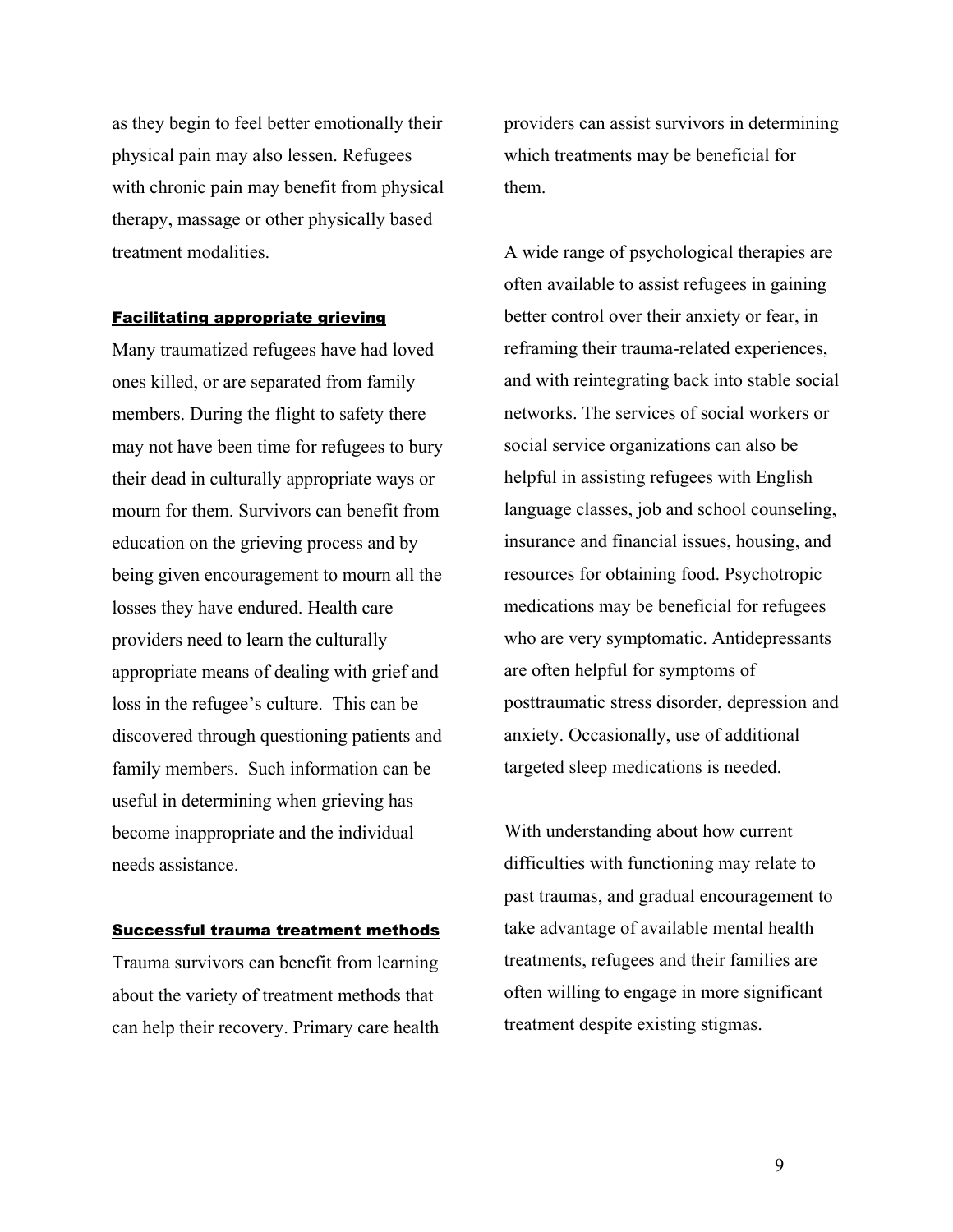### III. Self-coping strategies for trauma survivors

In addition to gaining an awareness of the effects of trauma, survivors benefit from learning strategies that they can use to help themselves. These self-coping strategies include:

- Rediscovering innate resiliency
- Participating in physical exercise
- Experiencing relaxation techniques
- Practicing spirituality and religion
- Recreating meaning in life
- Finding employment and hobbies
- Strengthening social connections
- Minimizing maladaptive coping
- Limiting exposure to trauma reminders

#### Rediscovering innate resiliency

Most survivors were competent, wellfunctioning individuals prior to their trauma. It is helpful for trauma survivors to reflect on their strengths and past achievements. Focusing on strengths rather than deficiencies enhances healing. Similarly it can also be helpful for clinicians to learn about patients lives before the trauma. One of the most important aspects of healing from trauma involves survivors shifting their attention

from the traumatic events to a focus on the present and planning for the future. Working toward future goals and having a sense of control over life are important aspects of healing from trauma.

#### Physical exercise

For many refugees from developing countries, physical exercise was a part of daily life. People walked many miles each day and performed heavy labor routinely. In the U.S., physical exertion is not as much a part of daily life. As a result, refugees in the U.S. frequently do not have the level of physical activity that they previously had.

Health care providers can educate refugees on the benefits, physically and mentally, of daily exercise. For those suffering the effects of trauma, physical exertion can be beneficial in facilitating recovery. Refugee trauma survivors who are physically active have reported improved sleep, better energy level, increased mood state and a better overall sense of well-being.

#### Relaxation techniques

Learning relaxation techniques can be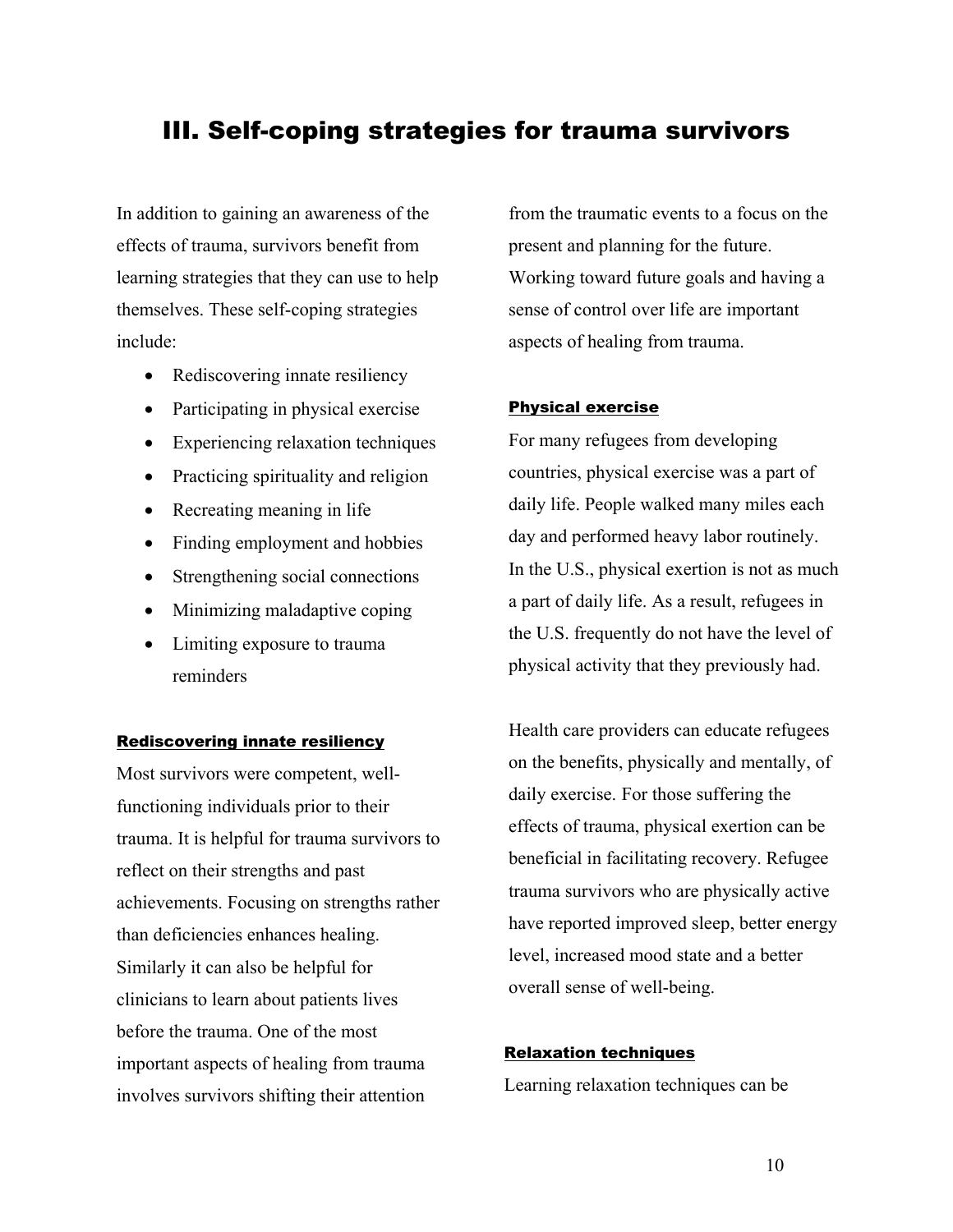helpful in coping with trauma symptoms. Such techniques can help to reduce anxieties from distressing memories, and promote a sense of well-being. Numerous informal relaxation strategies can help. Examples include taking walks, gardening, caring for pets, drinking tea, burning incense, taking a warm bath, or listening to music. There is no end to the variations and combinations of natural relaxation strategies. Health care providers can encourage trauma survivors to discover what activities are calming and help them to deal with stress.

During periods of excessive stress breathing exercises, use of imagery, progressive muscle relaxation, or yoga, can be helpful in reducing anxiety. There are many relaxation tapes available that health care providers can provide or recommend. Health care organizations can have relaxation tapes, translated by interpreter staff, available for survivors.

#### Spirituality and religion

Trauma survivors overwhelmingly attribute their survival and ongoing personal strength to their spiritual and religious beliefs. However, at the same time they may question why such events were allowed to occur. Human responses to pain, suffering,

and loss are central themes of most of the world's religions. Many survivors find that religious or spiritual practices are powerful means of healing from trauma and in coping with trauma symptoms. Attending formal services, meeting with religious leaders, reading passages of holy books, and listening to religious tapes have all been reported as beneficial in coping with trauma symptoms. Health professionals can support and encourage refugees' practices of religion / spirituality.

#### Recreating meaning in life

Trauma and suffering often create a loss of meaning in life. Beliefs of safety in life and the goodness in other humans may have been shattered. Health care providers can play an important role in encouraging survivors to seek ways to recreate meaning in life. Holocaust survivor Viktor Frankl (1963), wrote in *Man's Search for Meaning,* 

that for anyone to truly recover from horrific trauma they must find a deep sense of purpose and meaning in life. In those so inclined,



*Buddhist healing ceremony (BBC)*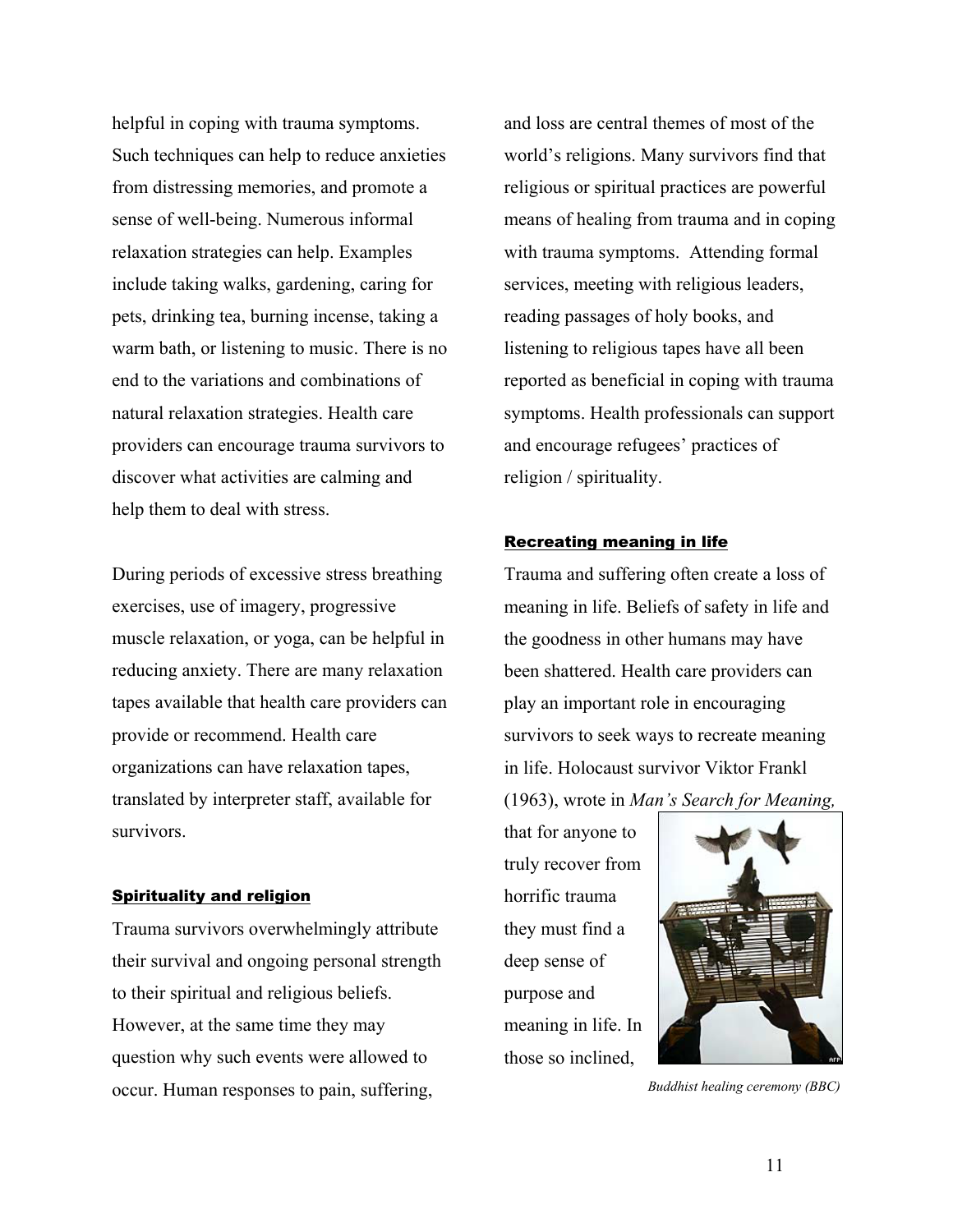creative activities such as painting, drawing, writing, or poetry can be helpful both in expressing feelings and conveying past experiences. Volunteerism, political activism, giving talks on their experiences, or helping to ease the suffering of others are examples of ways that survivors can begin rebuilding a sense of purpose in life.

#### Employment and hobbies

Initially, refugee trauma survivors may find it difficult to tolerate the demands of the workplace. Health providers can reaffirm work as a way to provide daily life with structure. Without the routine of having to get up at a certain time and having to be at a certain place, people often feel more disconnected from the world. Survivors who are not working may have too much time available in the day for thinking of their losses and suffering. Work and hobbies can also provide survivors with a sense of purpose in life and offer opportunities for socialization.

Although there are occasions where shortterm disability can be helpful in recovering from trauma or unexpected psychological setbacks, prolonged disability status is generally not helpful to long-term recovery from trauma.

#### **Strengthening social connections**

Developing and maintaining healthy relationships with others is essential to recovery from trauma. However reconstructing such relationships is often difficult for trauma survivors. Their trust in other human beings has often been damaged by horrific experiences. It can be frightening to try and trust others, especially strangers, again.

Most refugees are used to living with extended family members. Here in the United States many survivors are separated from remaining family members while others may have been killed. Because of cold weather, language differences, the nature of housing in the U.S., and transportation problems there are often less natural opportunities for social interaction compared with their home country.

Health care providers can be helpful by reminding survivors of the importance of recreating or maintaining healthy social connections in recovering from trauma. Trauma survivors' family members, if possible, also need to be included in the individual's recovery from trauma. Community support groups and refugee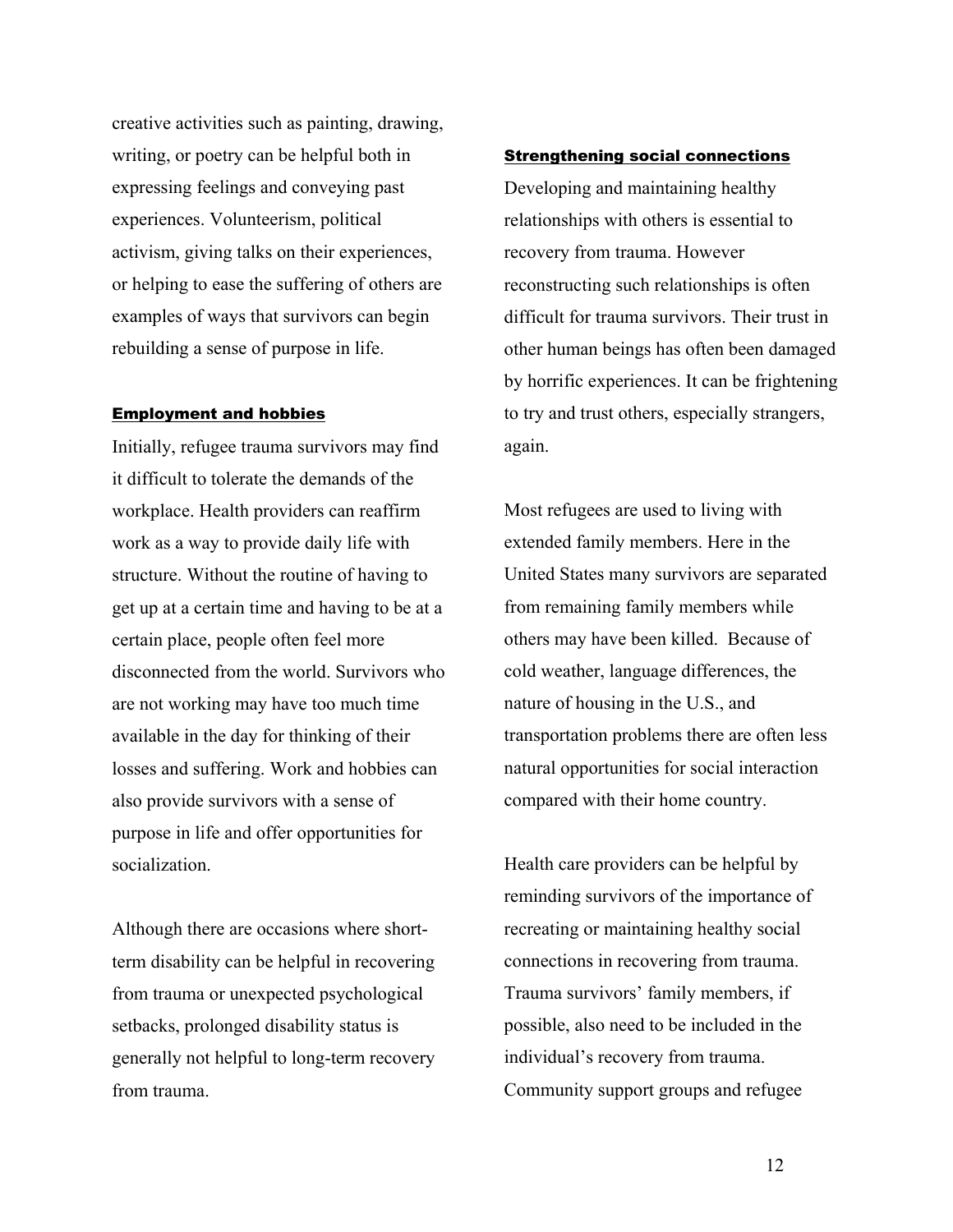organizations can sometimes be a useful starting point.

#### Minimizing ineffective coping

Survivors will sometimes use alcohol or street drugs to help with sleep and anxiety symptoms. Initially this can seem helpful, but often becomes a separate equally severe problem. Long-term recovery from trauma is hampered by the use of alcohol and street drugs.

Chewing the leaves and stems of the mild amphetamine khat is viewed by many East African refugees as benign when used as part of the traditional socialization groups. However, in countries of resettlement, khat addiction has been observed when people use the substance outside of traditional social contexts and with increased frequencies. Such use should be discouraged.

Isolation from others as a form of coping is commonly observed among trauma survivors. This strategy has progressively destructive effects through limiting opportunities for positive interactions that might change feelings of mistrust, as well as through allowing increased time to brood over past experiences.

#### Limiting exposure to trauma reminders

Symptoms experienced by refugee trauma survivors commonly become reactivated after a reminder of their trauma, or when stressed. After the events of September 11, 2001, for example, some trauma survivors felt a renewed sense of insecurity and experienced an increase in symptoms. Many survivors may feel compelled to watch excessive amounts of television coverage of current events in their home country, which are often upsetting. Continual re-exposure to news or even violent movies can be harmful to many survivors by reactivating past trauma memories. Health care providers can assist refugees by advising them to limit their exposure to media containing violence.

*See Appendix B for a patient educational sheet on self-healing strategies that can be utilized with trauma survivors.*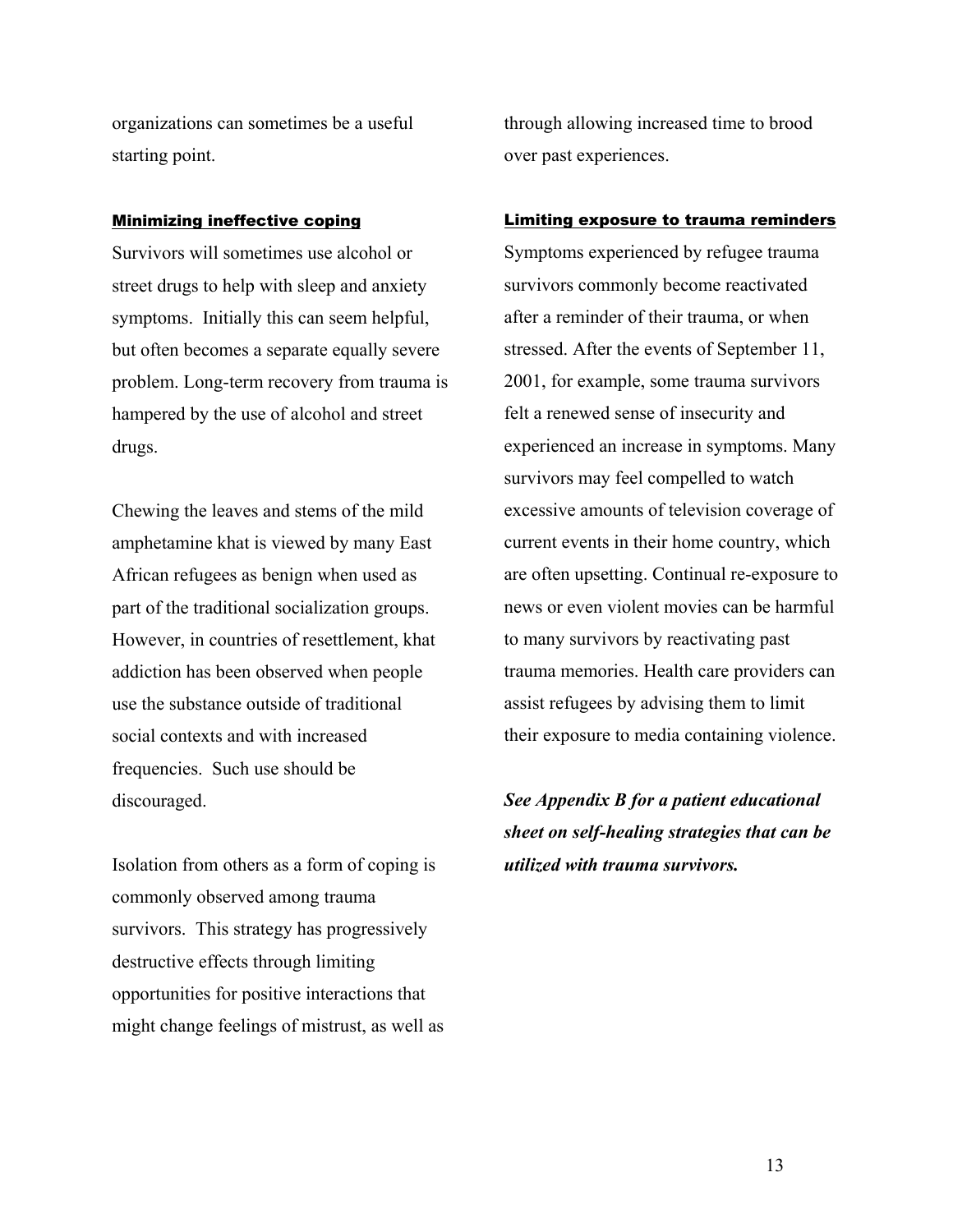### IV. Case study

#### Mrs. M.'s Story

Mrs. M. is a 42- year- old married female originally from Somalia, who receives health care at a local community clinic. She frequently comes to the clinic with complaints of headaches, body pain, indigestion, and tachycardia. Extensive work-up has revealed no medical explanation for her symptoms. Medications provide little relief. Mrs. M. appears frustrated with not being told what is causing her symptoms and this, in turn, frustrates her physician. She has missed several appointments despite having urgently requested to be seen. Her physician has become apprehensive about upcoming clinic visits and tries to schedule them as far out as possible.

Mrs. M. had not spoken much about her experiences in Somalia or as a refugee other than to say she was fleeing the civil war. Upon further questioning by her primary health care provider Mrs. M stated that her house was looted by rebel groups prior to fleeing the country. During that time her family was held at gunpoint while valuables were taken from the home. At the same

time, two rebel boys took her younger daughter into the next room and presumably raped her. Mrs. M. could hear her screams but could do nothing to help her. Mrs. M. became tearful, and said "bad things happened in the refugee camp, too." The physician empathized with her during the story, and helped redirect her focus toward her strengths and what helped her survive such experiences. The physician also explored the possibility of talking in more depth about her experiences with a mental health professional. She was reluctant to do so at that time.

Mrs. M's physician then took some time to review common symptoms that trauma survivors may experience, and asked whether she had experienced any of them. She identified with many of the symptoms. The physician eventually steered the conversation toward self-coping strategies and various treatments available to her.

Mrs. M. stated that she was a devote Muslim and that her beliefs were her most important means of coping with these experiences. However, she was interested in learning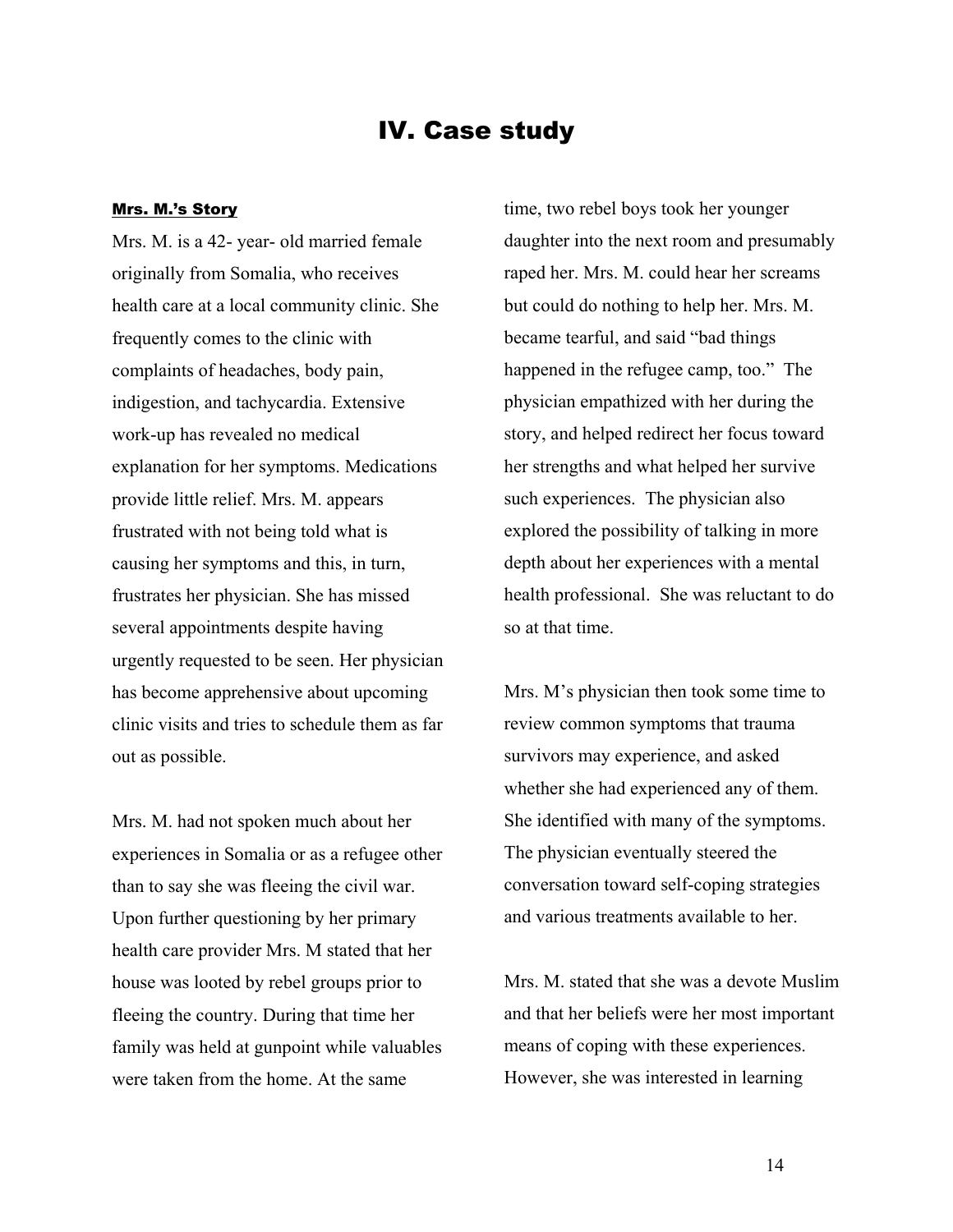about other ways of easing her suffering. Mrs. M. said that she had been working hard to forget the terrible things that happened, and re-build a life for her family. Mrs. M. shared that she had thought many times recently that she was "going crazy." The physician reassured her. that she was not crazy, and that her symptoms are a natural human reaction to the terrible events she had lived through. Mrs. M. appeared visibly relieved. An extended follow-up appointment was scheduled with a clinical nurse specialist.

Mrs. M. continued to meet periodically with the clinical nurse specialist to review her progress in implementing some of the selfcoping strategies. She continued to have difficulties attending appointments on time despite reminder calls. She reported that when in distress she would call to make an appointment, hoping she could be seen that same day. Often however, by the time her appointment came around, she was feeling better and did not want to take un-paid time off from work for the appointment.

Several months later, after the September 11, 2001 terrorist bombings in New York, Mrs. M. began to have even more symptoms of posttraumatic stress disorder. Mrs. M.

stated that the pictures of New York City reminded her of what Mogadishu looked like when they fled. Her chronic insomnia and nightmares caused her to miss a great deal of work and she was functioning poorly on the job. She received several warnings from her employer that her job was in jeopardy. Mrs. M. was frequently irritable and easily angered by her husband and children. Her relationship with her family was becoming increasingly strained.

Mrs. M. agreed to meet with the mental health specialist who had an office in the community clinic two days a week. After a full evaluation, Mrs. M. was prescribed a combination treatment consisting of a selective serotonin reuptake inhibitor (SSRI) antidepressant and several weeks of psychotherapy. Initially, Mrs. M. learned to relax through imagery and progressive muscle relaxation exercises. She progressively became more aware of how her trauma-related reactions were contributing to difficulties with family members and problems at work. Her sedating antidepressant improved her sleep, but she discontinued taking the medication because of nausea and headaches. Mr. M. remembered being told of these possible side effects however, and called the clinic.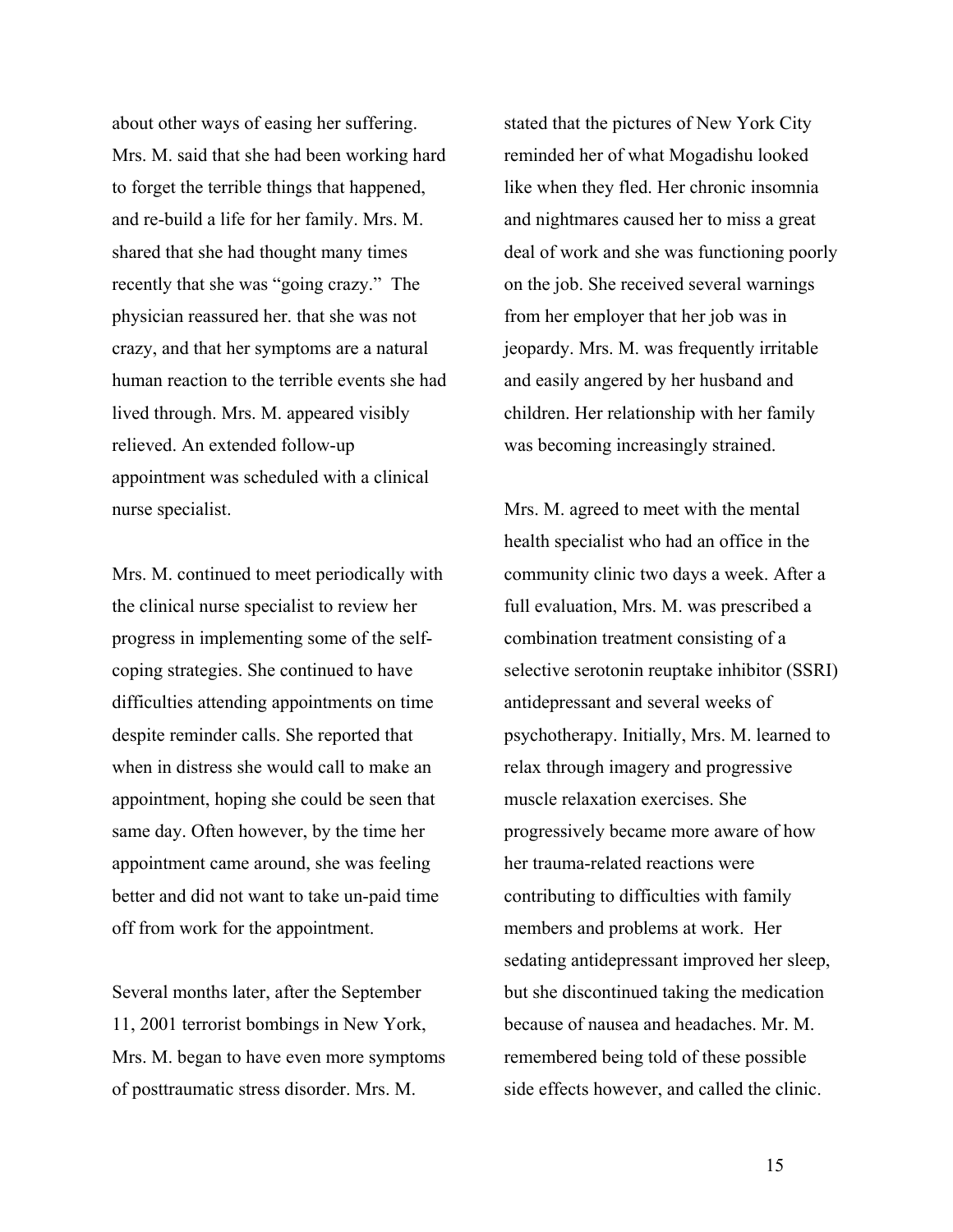After a conversation with her doctor, Mrs. M. was instructed to decrease the dose of medication, but reminded of the importance of daily dosing. She was able to stay on the medication and eventually tolerated a therapeutic dosage.

After several weeks of combined treatment with psychotherapy and psychotropic medication her symptoms began to

progressively decrease and her work and family life gradually improved. She was also able to gain increased insight into the relationship between stressors and her physical complaints, pain and panicky feelings. This awareness, along with new skills for coping with symptoms, allowed Mrs. M. to better manage her chronic symptoms and experience fewer crises.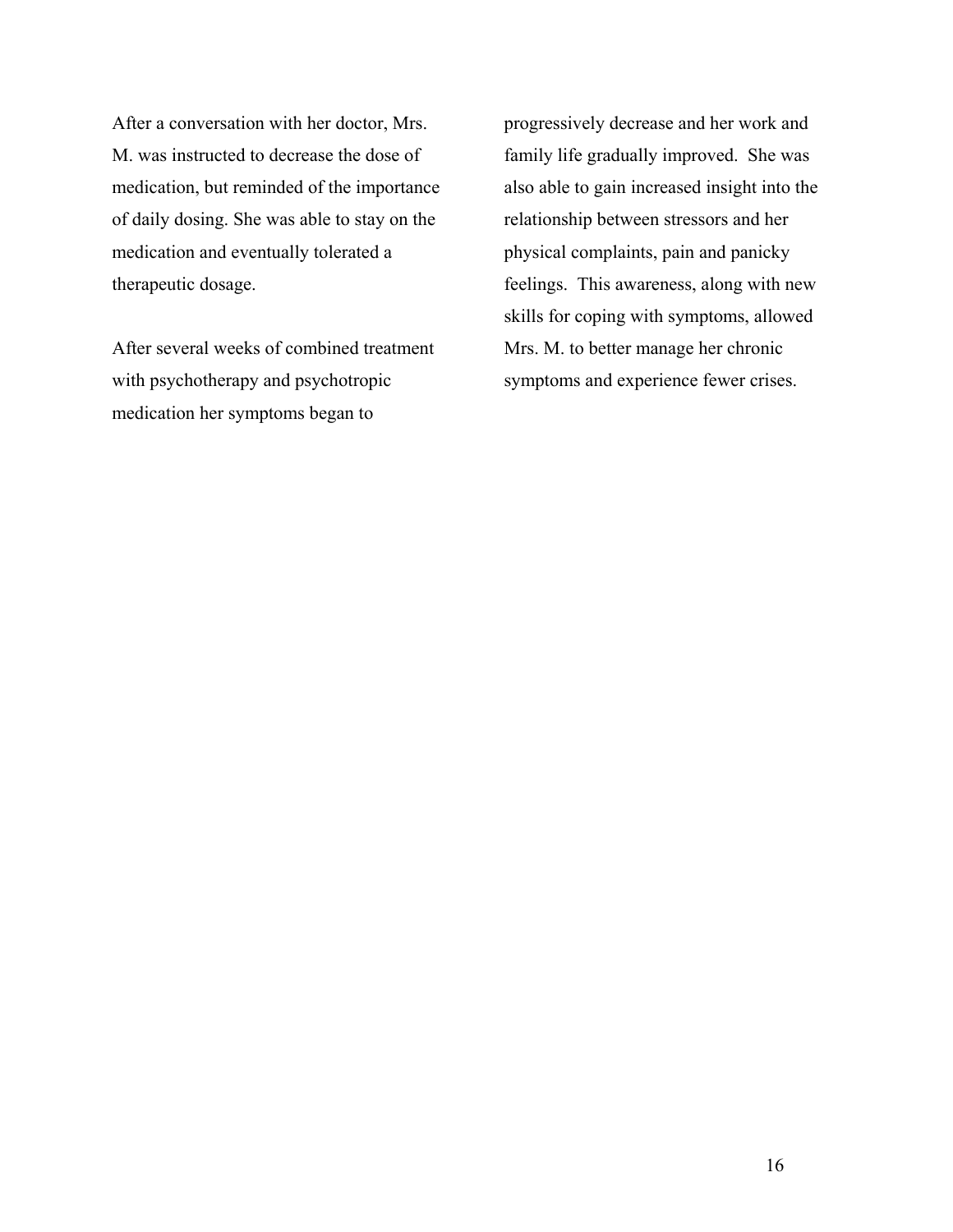### V. Barriers in treating trauma survivors

Several areas have been identified in terms of health care organizational structure and services that can improve the willingness of trauma survivors to access appropriate treatments.

### Incorporating mental health services into primary care

Refugees are often reluctant to seek mental health services despite gaining insight into their troubles because of the social stigma around mental illness. Many primary care clinics are beginning to incorporate mental health services into their clinics. Trauma survivors may have less resistance to mental health care when these services are in the same location as and not differentiated from other health care.

#### Walk-in appointments

In many countries, health care visits are not scheduled in advance. People will travel to the health care provider on the day they wish to be seen, arriving as early as possible, and wait for an appointment. Despite sometimes having to wait many hours before meeting with a health care worker, patients at least know they can be seen on the day when their

symptoms or concerns are greatest.

Health care clinics in the U.S. that treat large numbers of refugees are beginning to accommodate same-day patient visits. Two models of accommodating walk-in appointments can be utilized by clinics: there can be designated times each week for staff to be available for same-day visits; or, staff members may have some slack time built into their daily schedules, enabling them to accommodate same-day visits.

#### Evening hours

The availability of evening hours for health care appointments is important for many refugees. In many low paying jobs, employees cannot take off from work without loosing pay or putting their employment at risk.

#### Time for patient education

It may be helpful to allot  $45 - 60$  minutes for providing trauma-related health education to survivors in the primary care setting. Having a designated staff member conduct patient education sessions, as is commonly done with diabetes education, can be useful.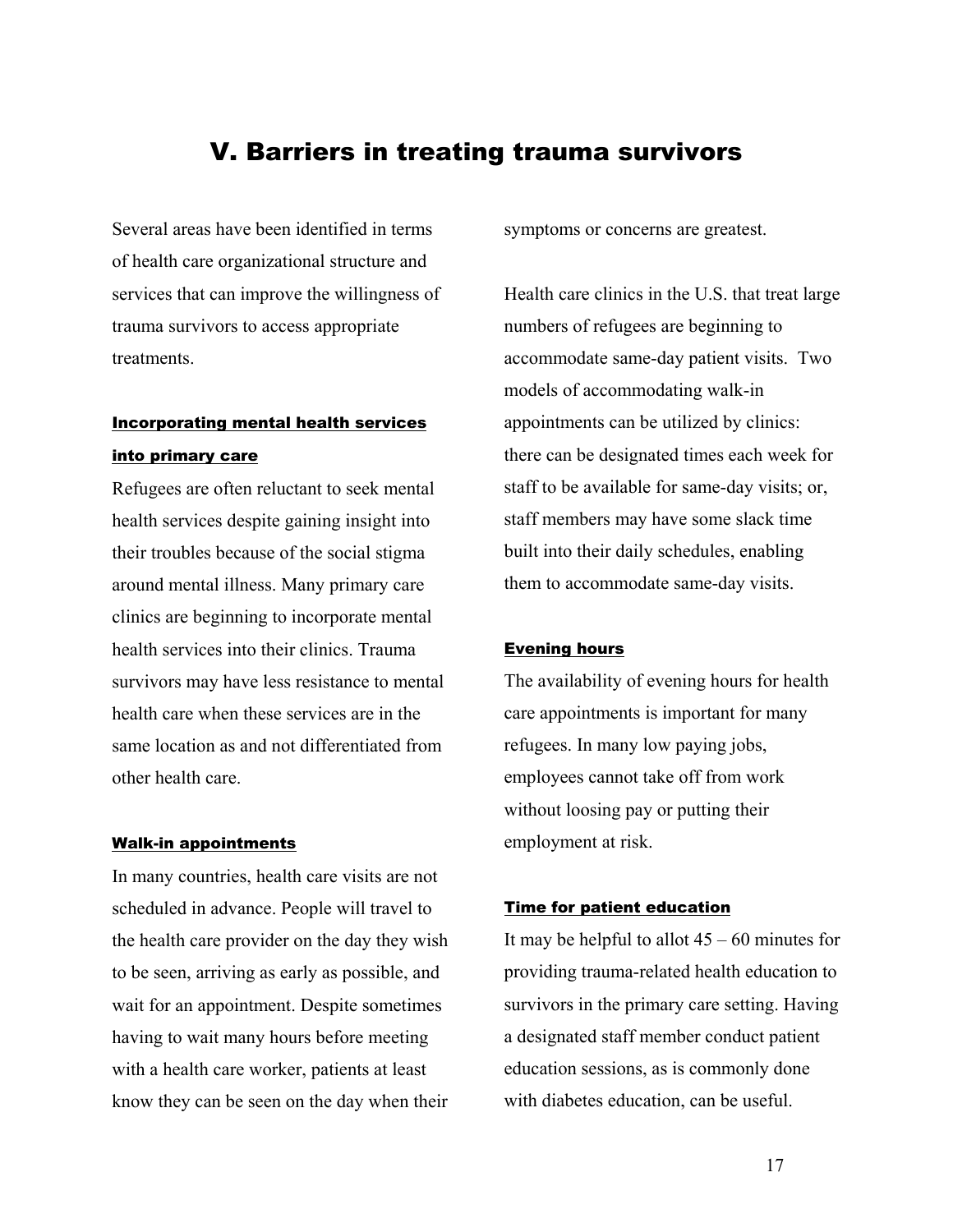Educational time may be done in one session, or divided into several sessions.

#### Lack of physical treatment modalities

Increasingly, clinics treating refugees are recognizing the benefits of physical modalities such as physical therapy and massage therapy in helping with chronic pain.

#### Community referrals

Establishing long-term relationships with staff at local refugee community organizations can sometimes provide primary care staff with additional referral resources. Staff in such community organizations can also be a source of information for providers when they need expert or inside information pertaining to a particular cultural group. Some mutual assistance associations have developed their own educational and supportive groups for a particular community.

#### Minimizing potential stressors

Routine events in a clinic or hospital such as electrocardiogram testing for a survivor of electrical torture, or a gynecologic exam for a rape survivor can be severely stressful. Additionally, unexpected loud noises can sometimes trigger an exaggerated startle

response in survivors. If given emotional support and prior education on what to expect many refugees can endure tests and procedures without being severely stressed. For others, some procedures are best done under anesthesia.

Sensitivity to gender issues is also important. Women who have experienced sexual assault may prefer female providers, especially for gynecological care. Moreover, some refugees who were persecuted by members of their own cultural group may be more comfortable with health care providers from a different cultural group. Furthermore, trauma survivors may experience a temporary increase in trauma symptoms after telling their story, or during certain medical procedures. Fortunately symptom exacerbation is generally temporary.

#### Using interpreters

Not being able to communicate with health care providers is a major barrier for refugees. Health care providers need the services of trained interpreters to accurately convey medical and psychiatric concepts. Using family members to interpret for trauma survivors is not recommended.

Providers need to keep in mind that although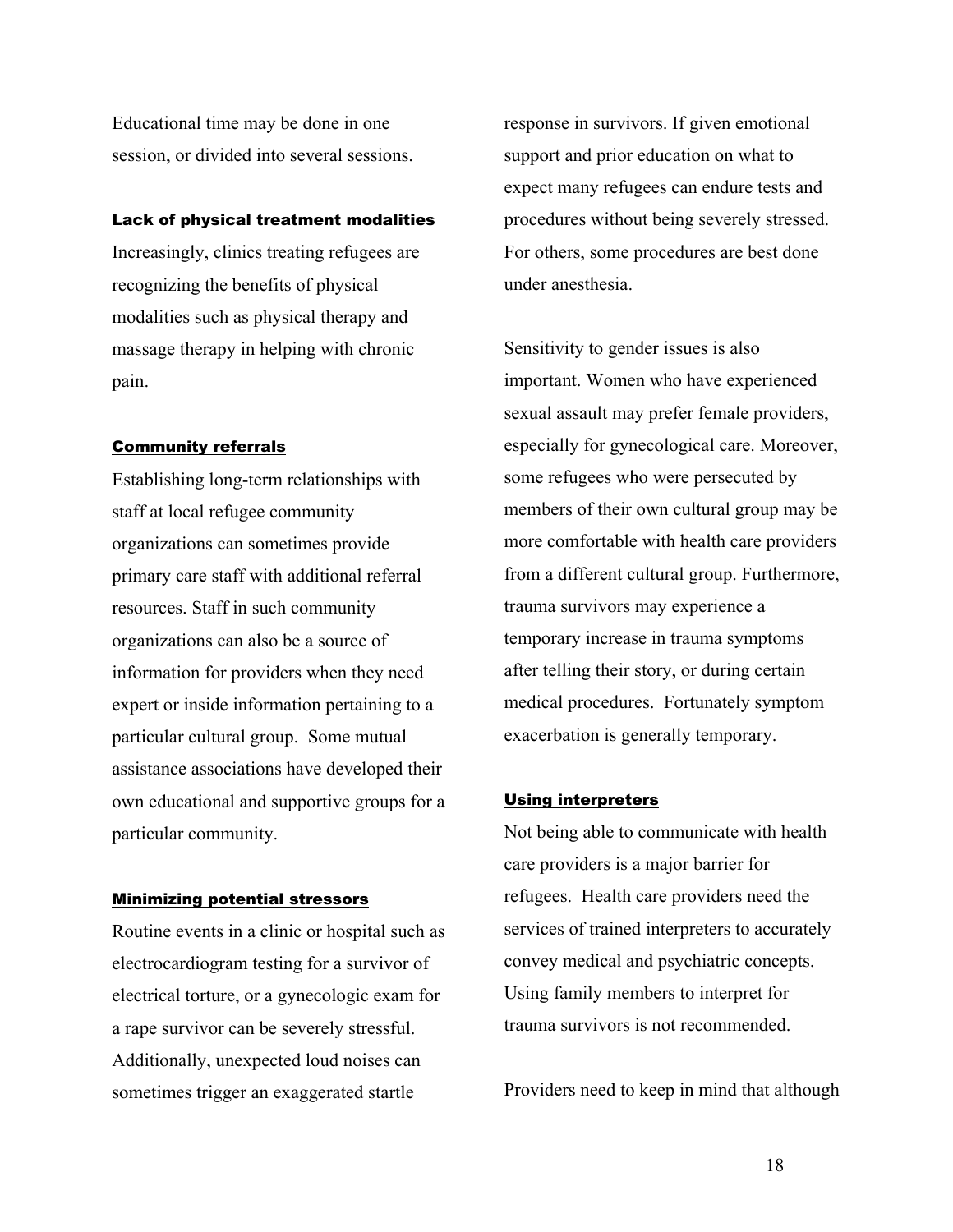an interpreter may speak the same language as the survivor, there are other factors that may interfere with the development of a trusting relationship between the patient and the interpreter. It is best if the same interpreter is used for all of a refugee's health care appointments. Lack of trust between the interpreter and survivor will diminish the refugee's willingness to talk openly with a health care provider. Factors that can affect the development of trust include membership in different ethnic groups that have been adversarial prior to arrival in the U.S., gender differences, age differences where a much younger person is interpreting for an older person, and class differences in the home country.

#### Childcare assistance

For many refugee women, lack of childcare during health appointments prohibits them from receiving care in anything but emergency situations. Helping them to problem-solve around these issues can sometimes be useful. Some clinics have found it helpful to provide childcare, or to contact a community organization that may have childcare available.

#### Transportation difficulties

Lack of transportation is a common issue. It

is very difficult taking the bus to appointments, especially with children, in the winter, or when in pain. Health care providers can explore community programs and health care plans to locate alternative transportation. Some health care plans will pay for taxi rides to and from medical appointments. Some communities also have programs for medical appointment transportation. Religious groups can also be a source of volunteers to provide transportation to appointments.

#### Mental health costs

The cost of mental health services may be prohibitive to refugees. Health care providers need to know of therapists in their area that might accept refugees on a slidingscale fee structure.

#### Assessment of refugees

Refugees usually want to know what is wrong with them physically, what symptoms they can expect will improve, and what symptoms they should learn to live with. The recommended medical assessment of all refugees includes:

- History and complete physical exam, including genitourinary system
- Skin test for tuberculosis and/or chest x-ray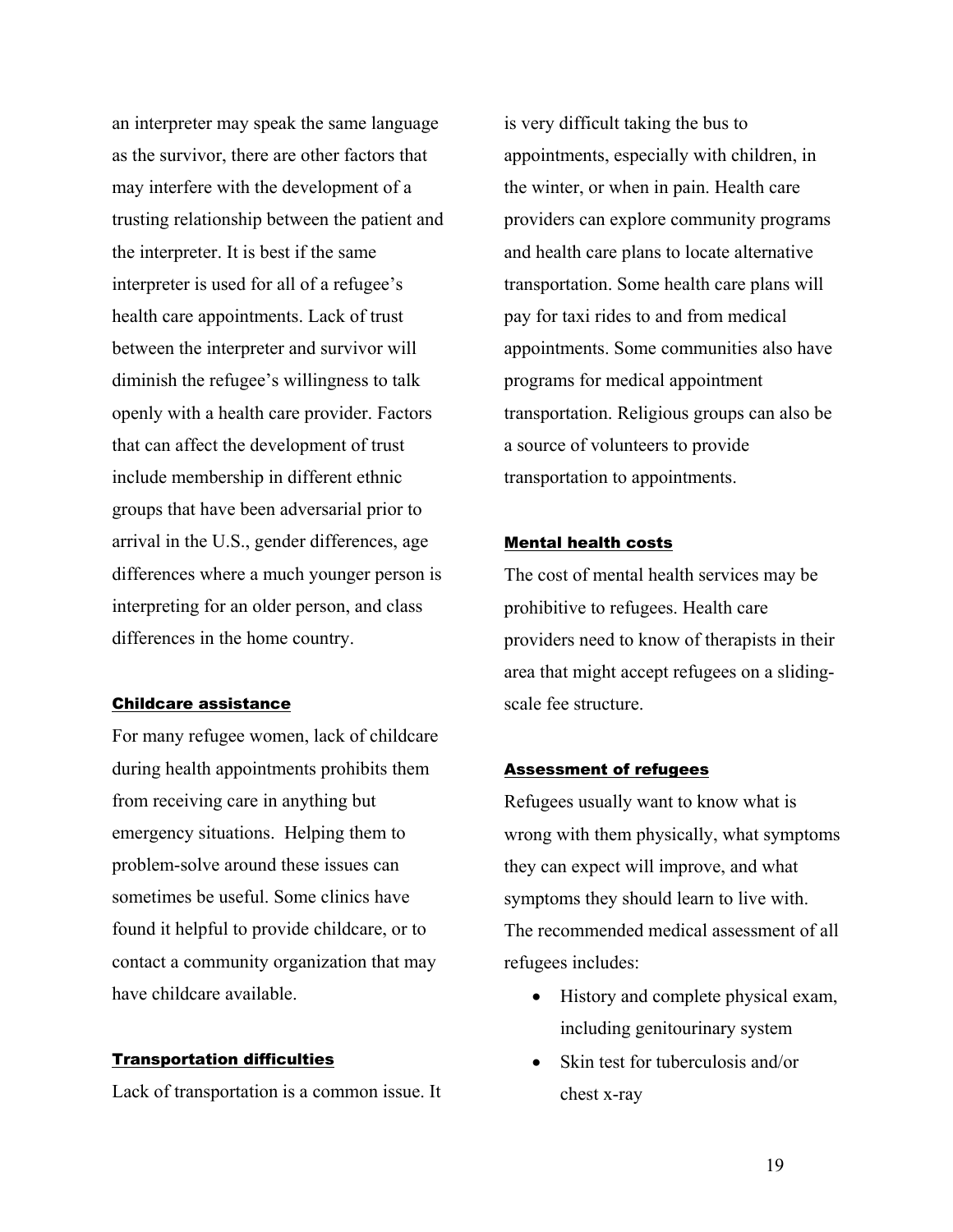- Vision and hearing screening
- Dental evaluation
- Stool for ova and parasites
- Urinalysis
- Hemoglobin
- Cholesterol
- Serological test for syphilis
- Hepatitis B screening tests; possibly hepatitis A and hepatitis C screening tests
- Explanation of and offer of HIV testing
- Explanation of and offer of STD testing other than syphilis
- Immunization assessment
- Thyroid function testing in some cases

Furthermore, health care providers need to keep in mind the major infectious diseases present in the refugee's country of origin, the prevalence of rape among refugees, and practices of traditional female cutting (female circumcision) in many cultural groups.

*See Appendix A for assessment questions to detect a history of torture that can be utilized with patients.*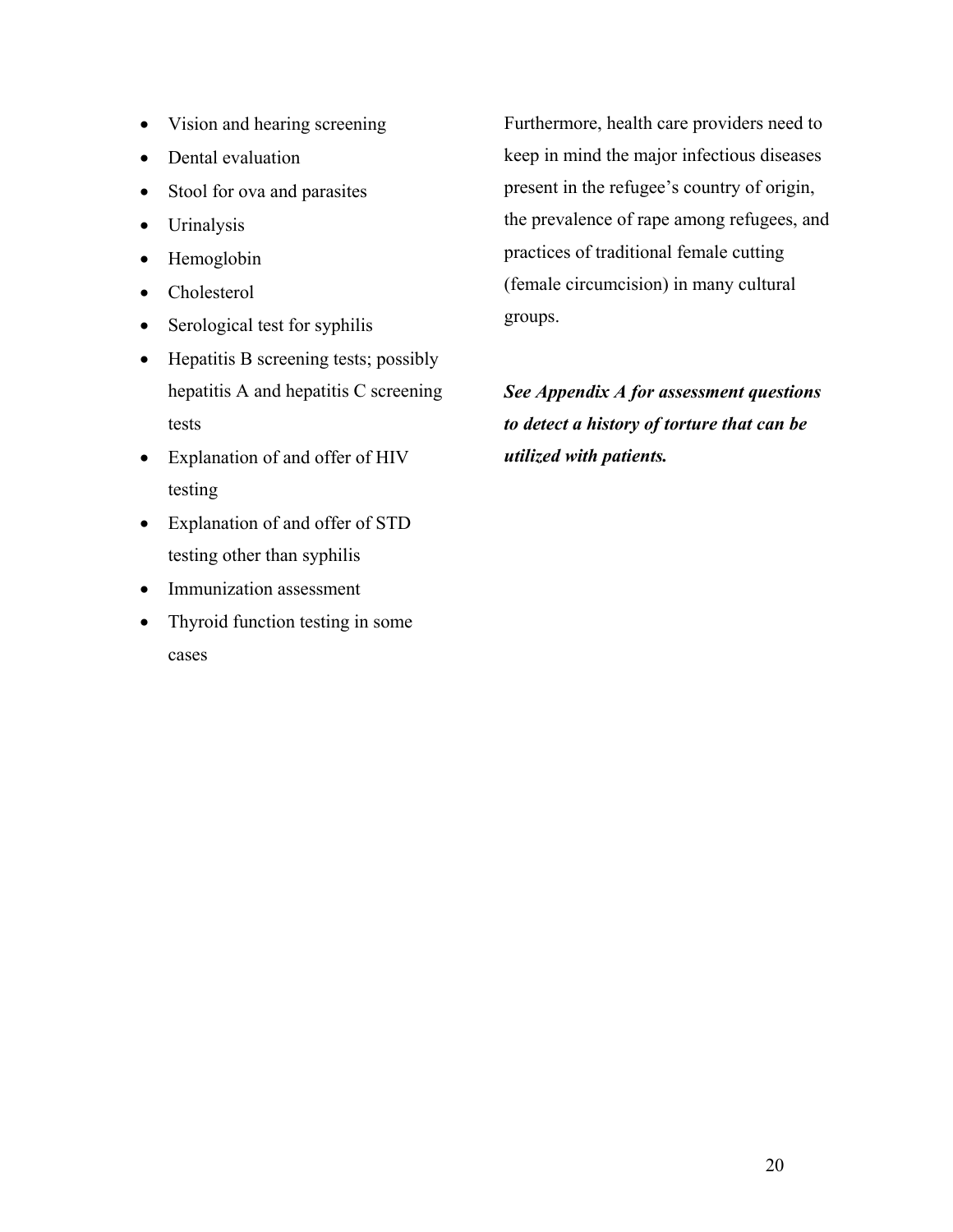### VI. Summary

In summary, health care providers in the primary care setting have the greatest opportunity for impacting both the physical and mental health of refugee trauma survivors. Through knowledge of the physical and emotional effects of trauma, skills in identification of trauma survivors, routine provision of timely trauma-related health education, discussion of self-coping strategies, and the application of basic treatments, primary care providers can do much to alleviate their suffering. Furthermore, by understanding the many barriers faced by refugees in obtaining both physical and mental health treatments, providers can facilitate changes in clinic systems to address these barriers.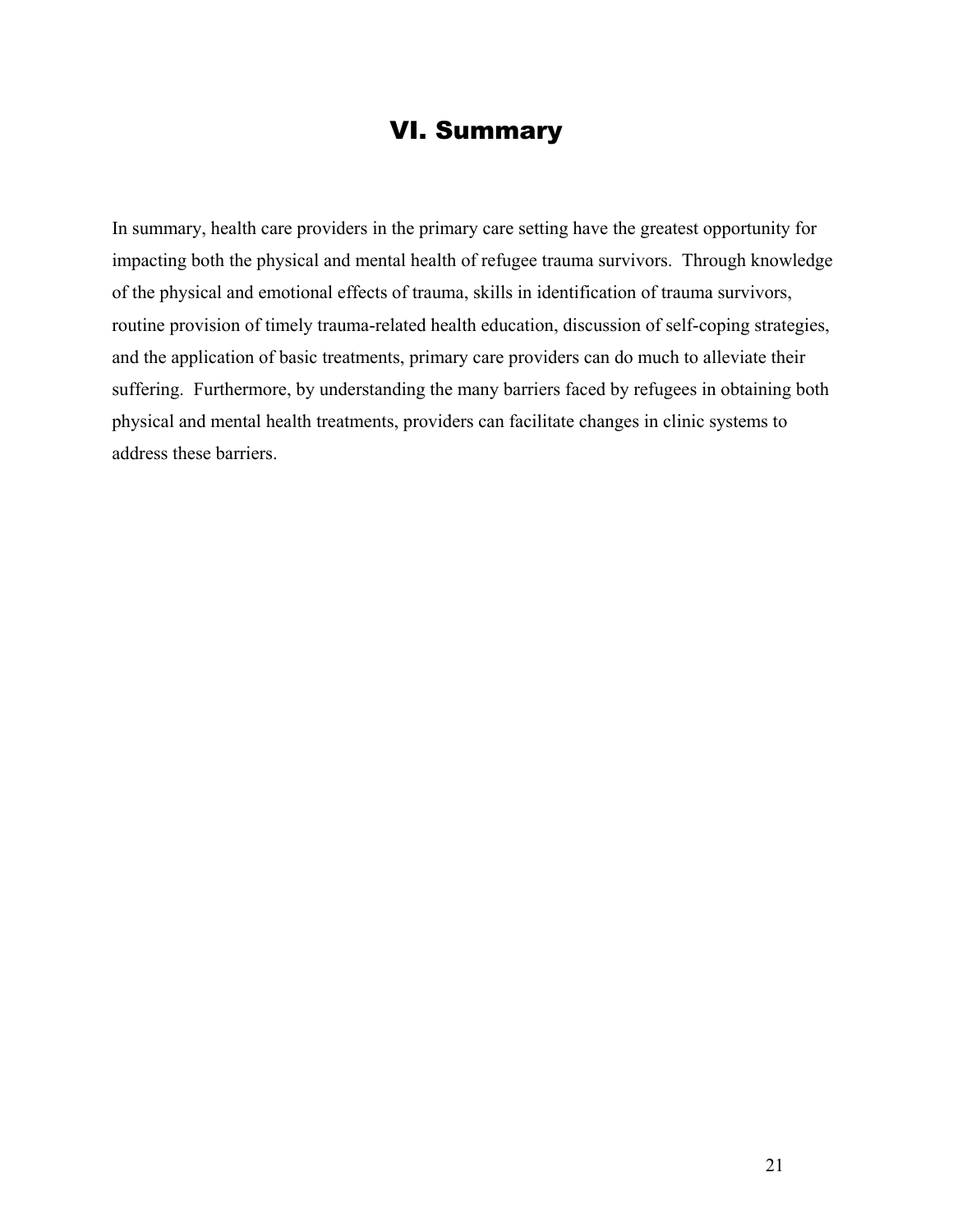### VII. References

- Eisenman, D., Keller, K., & Kim, G. (2000). Survivors of torture in a general medical Setting: How often have patients been tortured, and how often is it missed? *Western Journal of Medicine*, 172, 301-304.
- Frankl, V. (1963). *Man's search for meaning.* New York: Pocket Books.
- Gerrity, E., Keane, T., & Tuma, F. (Eds.). (2001). *The mental health consequences of torture.* New York: Kluwer Academic.
- Holtan, N., Antolak, K., Johnson, D., Ide, L., Jaranson, J., & Ta, K. (2002). Unrecognized torture affects the health of refugees. *Minnesota Medicine,* 85(5), 35-39.
- Laurence, R. (1992). Torture and mental health: A review of the literature. *Issues in Mental Health Nursing*, 13, 301-310.
- Mollica, R., Poole, C., Son, L., Murray, C., & Tor, S. (1997). Effects of war trauma on Cambodian refugee adolescents' functional health and mental health status. *Journal of the American Academy of Child and Adolescent Psychiatry*, 36 (8), 1098-1106.

United Nations (UN), (1951/2003). Found at www.unhcr.ch. on June 17, 2003.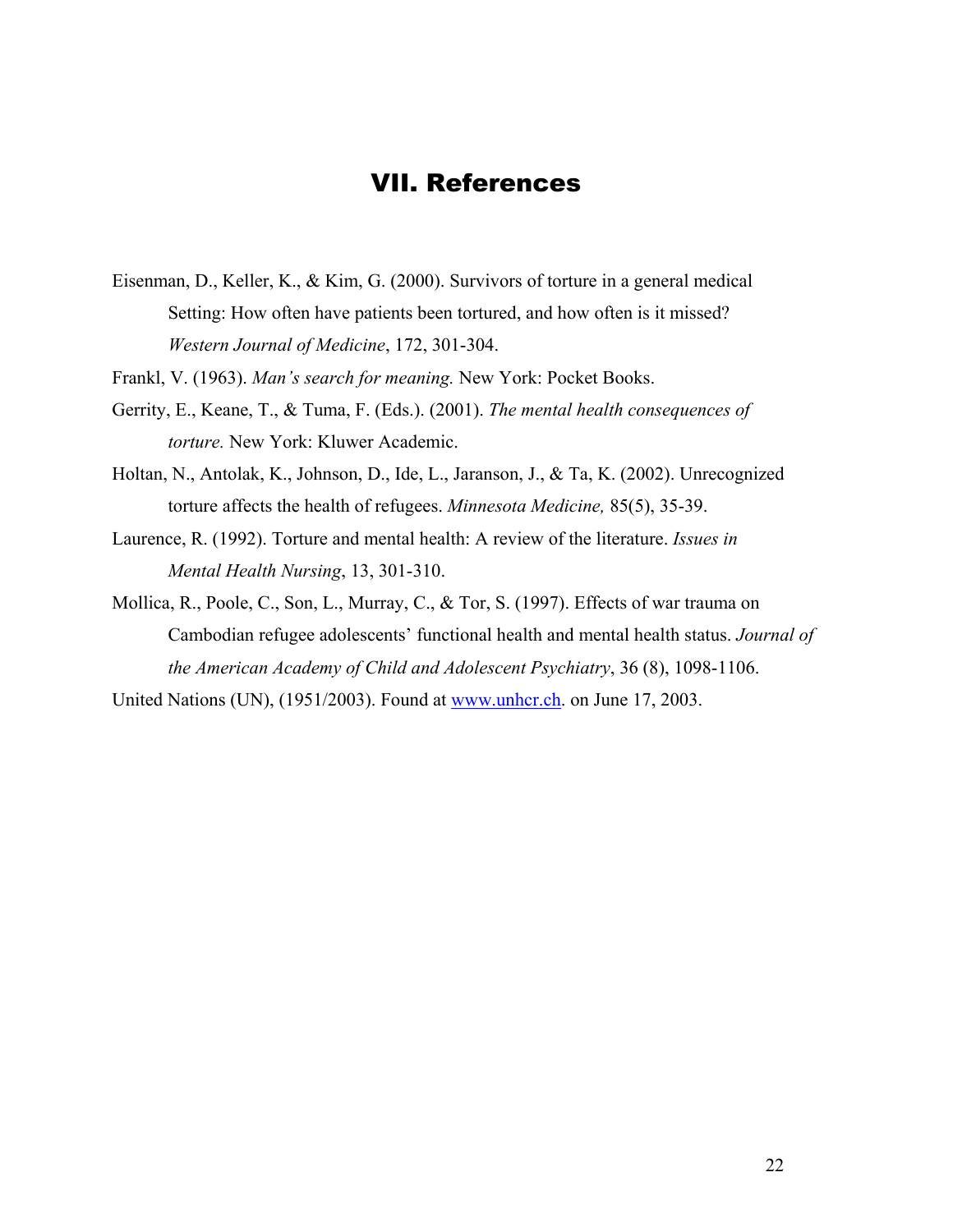### VIII. Appendices

#### Appendix A: Assessment Questions for Refugee Trauma and torture

(These can be incorporated into the standard assessments that providers normally use with new patients.)

- 1. In what country were you born?
- 2. What cultural group or tribe do you come from?
- 3. Can you tell me what made you leave your country?
- 4. Have you ever had problems because of your culture or tribe?

your political beliefs?

#### your religion?

#### your gender?

- 5. Have you even been arrested or put in jail?
- 6. Have you ever been beaten or attacked by soldiers, the police, or rebel groups?
- 7. Have you ever seen or heard others being beaten or attacked?
- 8. Have any members of your family been arrested or attacked because of their culture/ tribe, political beliefs, or religion?
- 9. (If history of torture or trauma). What problems are you having now from being beaten or attacked?